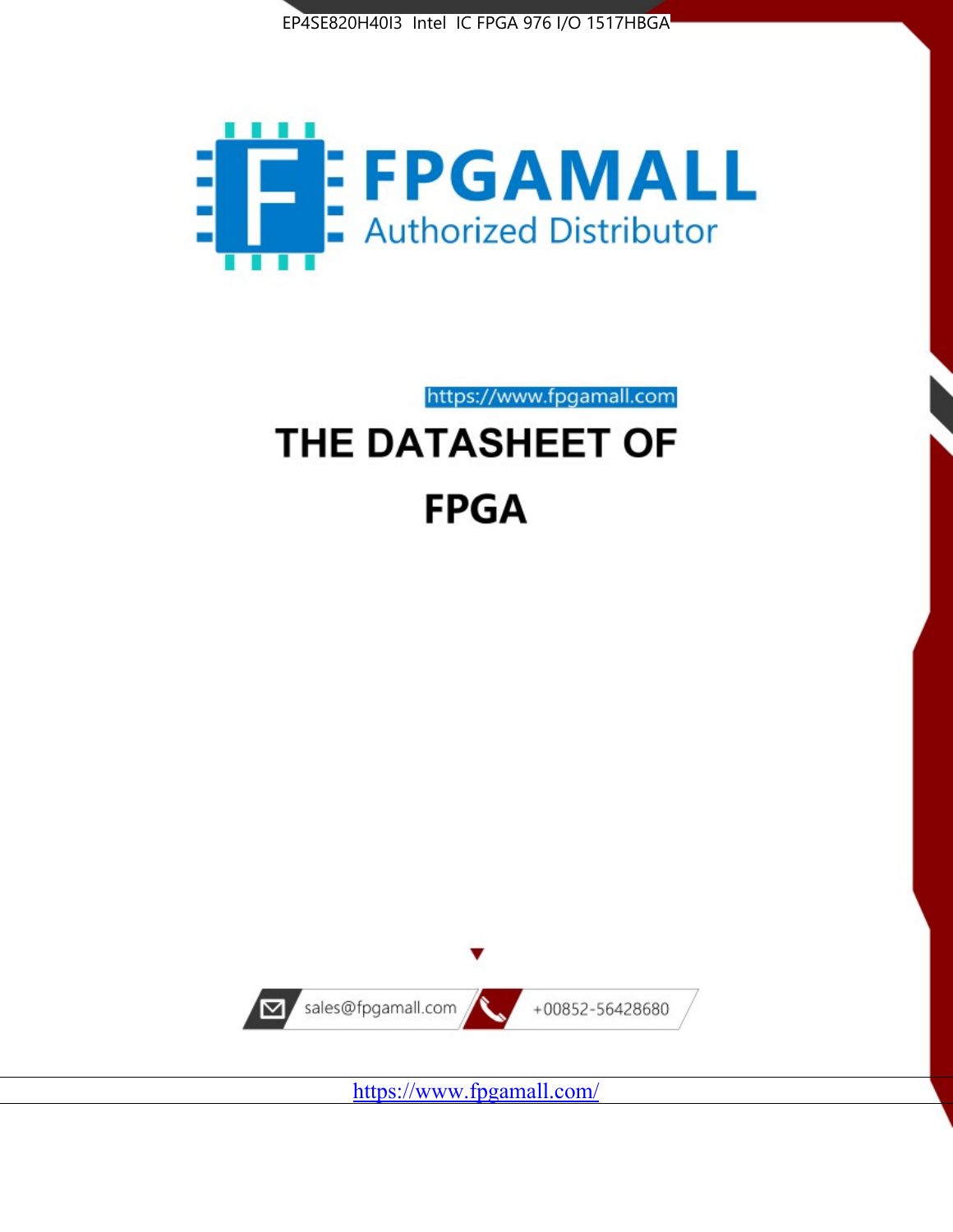EP4SE820H40I3 Intel IC FPGA 976 I/O 1517HBGA



**SIV51001-3.5**

Altera® Stratix® IV FPGAs deliver a breakthrough level of system bandwidth and power efficiency for high-end applications, allowing you to innovate without compromise. Stratix IV FPGAs are based on the Taiwan Semiconductor Manufacturing Company (TSMC) 40-nm process technology and surpass all other high-end FPGAs, with the highest logic density, most transceivers, and lowest power requirements.

The Stratix IV device family contains three optimized variants to meet different application requirements:

- Stratix IV E (Enhanced) FPGAs—up to 813,050 logic elements (LEs), 33,294 kilobits (Kb) RAM, and 1,288 18 x 18 bit multipliers
- Stratix IV GX transceiver FPGAs—up to 531,200 LEs, 27,376 Kb RAM, 1,288 18 x 18-bit multipliers, and 48 full-duplex clock data recovery (CDR)-based transceivers at up to 8.5 Gbps
- Stratix IV GT—up to 531,200 LEs, 27,376 Kb RAM, 1,288 18 x 18-bit multipliers, and 48 full-duplex CDR-based transceivers at up to 11.3 Gbps

The complete Altera high-end solution includes the lowest risk, lowest total cost path to volume using HardCopy® IV ASICs for all the family variants, a comprehensive portfolio of application solutions customized for end-markets, and the industry leading Quartus® II software to increase productivity and performance.

f For information about upcoming Stratix IV device features, refer to the *[Upcoming](http://www.altera.com/literature/hb/stratix-iv/uf01001.pdf?GSA_pos=2&WT.oss_r=1&WT.oss=upcoming)  [Stratix IV Device Features](http://www.altera.com/literature/hb/stratix-iv/uf01001.pdf?GSA_pos=2&WT.oss_r=1&WT.oss=upcoming)* document.

f For information about changes to the currently published *Stratix IV Device Handbook*, refer to the *[Addendum to the Stratix IV Device Handbook](http://www.altera.com/literature/hb/stratix-iv/stx4_siv54002.pdf)* chapter.

This chapter contains the following sections:

- "Feature Summary" on page 1–2
- "Architecture Features" on page 1–6
- "Integrated Software Platform" on page 1–19
- "Ordering Information" on page 1–19

@2016 Altera Corporation. All rights reserved. ALTERA, ARRIA, CYCLONE, HARDCOPY, MAX, MEGACORE, NIOS, QUARTUS and STRATIX words and logos are trademarks of Altera Corporation and registered in the U.S. Patent and Trademark



Stratix IV Device Handbook Volume 1 January 2016

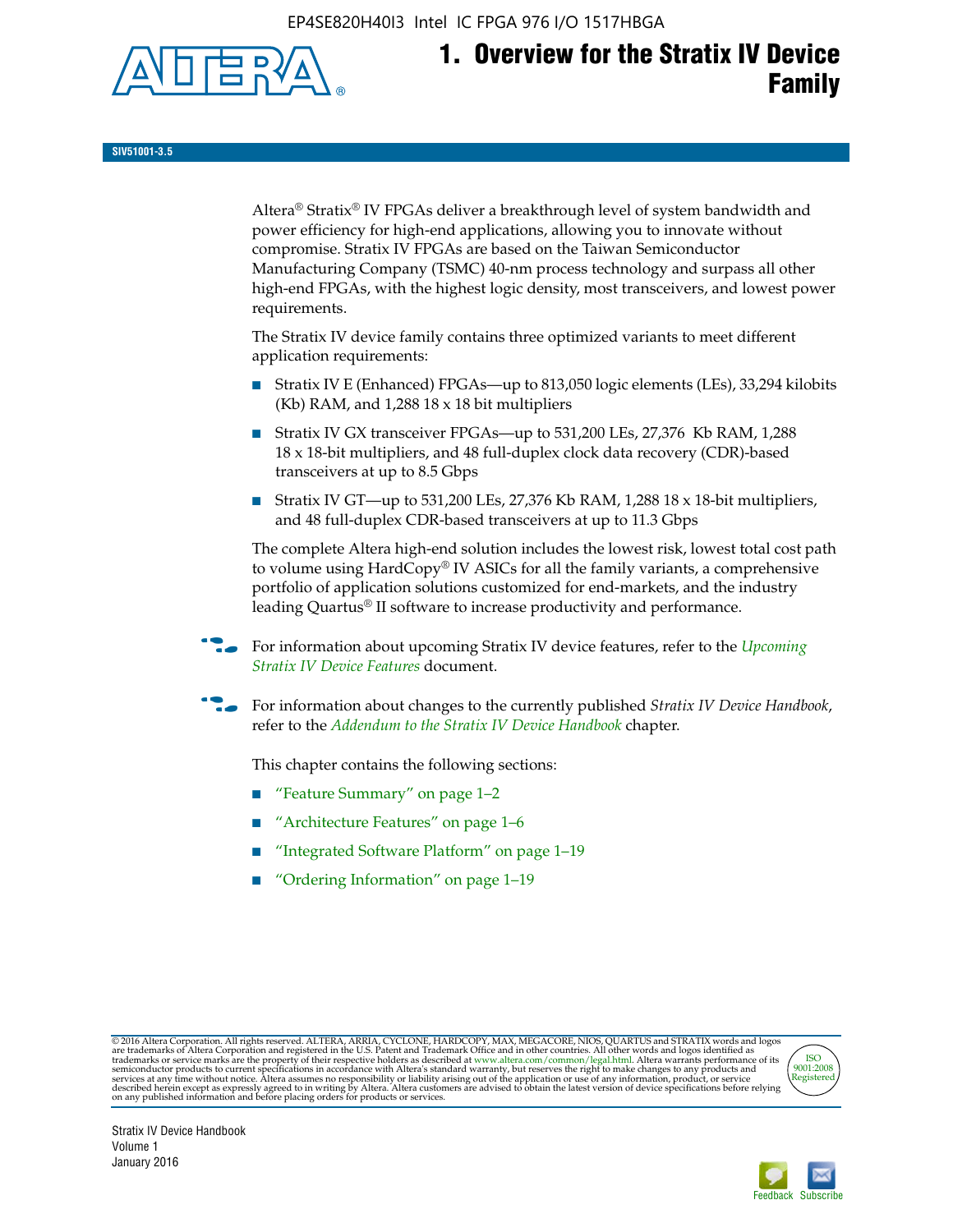# **Feature Summary**

The following list summarizes the Stratix IV device family features:

- Up to 48 full-duplex CDR-based transceivers in Stratix IV GX and GT devices supporting data rates up to 8.5 Gbps and 11.3 Gbps, respectively
- Dedicated circuitry to support physical layer functionality for popular serial protocols, such as PCI Express (PCIe) (PIPE) Gen1 and Gen2, Gbps Ethernet (GbE), Serial RapidIO, SONET/SDH, XAUI/HiGig, (OIF) CEI-6G, SD/HD/3G-SDI, Fibre Channel, SFI-5, and Interlaken
- Complete PCIe protocol solution with embedded PCIe hard IP blocks that implement PHY-MAC layer, Data Link layer, and Transaction layer functionality

**For more information, refer to the** *[IP Compiler for PCI Express User Guide](http://www.altera.com/literature/ug/ug_pci_express.pdf)***.** 

- Programmable transmitter pre-emphasis and receiver equalization circuitry to compensate for frequency-dependent losses in the physical medium
- Typical physical medium attachment (PMA) power consumption of 100 mW at 3.125 Gbps and 135 mW at 6.375 Gbps per channel
- 72,600 to 813,050 equivalent LEs per device
- 7,370 to 33,294 Kb of enhanced TriMatrix memory consisting of three RAM block sizes to implement true dual-port memory and FIFO buffers
- High-speed digital signal processing (DSP) blocks configurable as 9 x 9-bit,  $12 \times 12$ -bit,  $18 \times 18$ -bit, and  $36 \times 36$ -bit full-precision multipliers at up to 600 MHz
- Up to 16 global clocks (GCLK), 88 regional clocks (RCLK), and 132 periphery clocks (PCLK) per device
- Programmable power technology that minimizes power while maximizing device performance
- Up to 1,120 user I/O pins arranged in 24 modular I/O banks that support a wide range of single-ended and differential I/O standards
- Support for high-speed external memory interfaces including DDR, DDR2, DDR3 SDRAM, RLDRAM II, QDR II, and QDR II+ SRAM on up to 24 modular I/O banks
- High-speed LVDS I/O support with serializer/deserializer (SERDES), dynamic phase alignment (DPA), and soft-CDR circuitry at data rates up to 1.6 Gbps
- Support for source-synchronous bus standards, including SGMII, GbE, SPI-4 Phase 2 (POS-PHY Level 4), SFI-4.1, XSBI, UTOPIA IV, NPSI, and CSIX-L1
- Pinouts for Stratix IV E devices designed to allow migration of designs from Stratix III to Stratix IV E with minimal PCB impact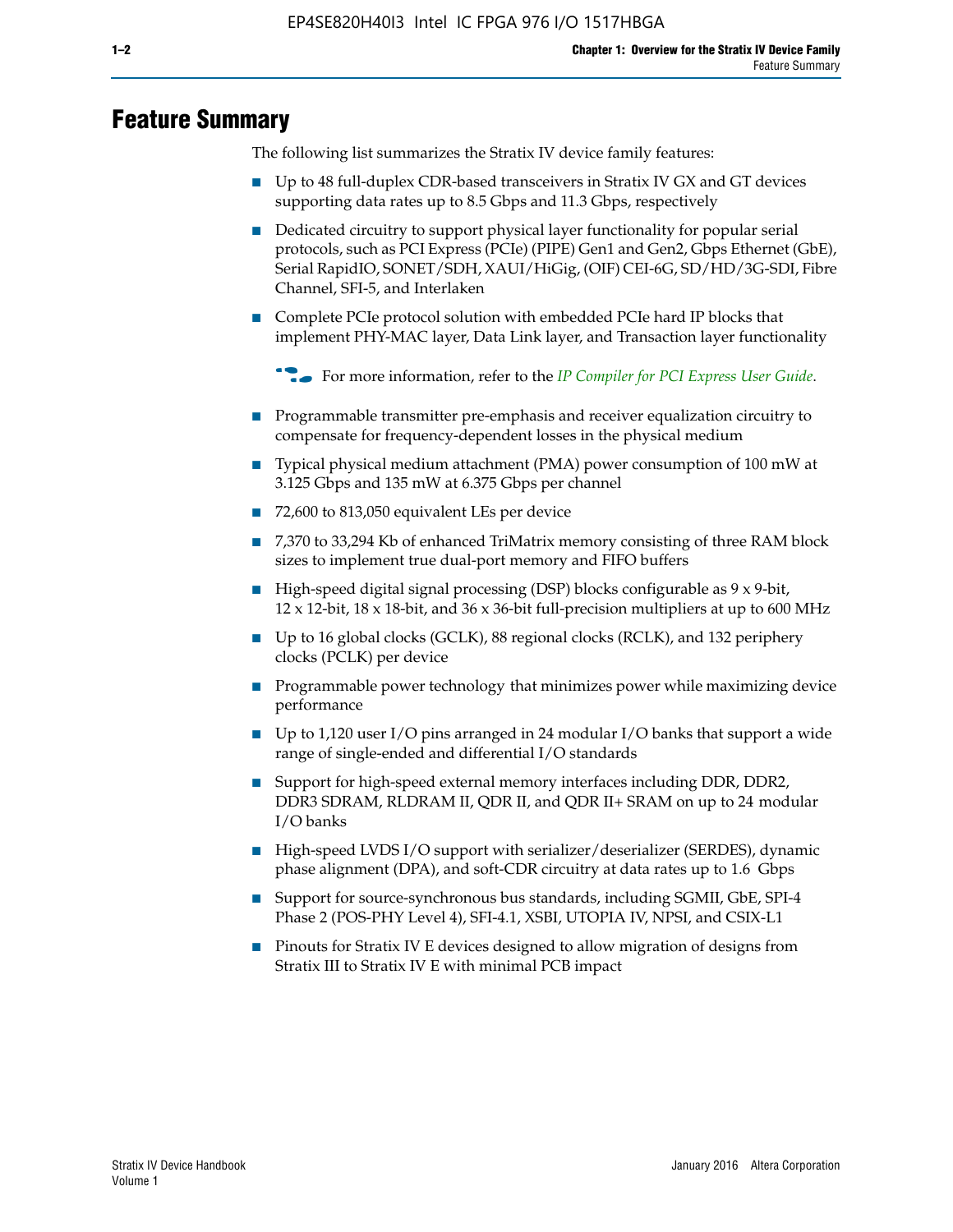# **Stratix IV GX Devices**

Stratix IV GX devices provide up to 48 full-duplex CDR-based transceiver channels per device:

- Thirty-two out of the 48 transceiver channels have dedicated physical coding sublayer (PCS) and physical medium attachment (PMA) circuitry and support data rates between 600 Mbps and 8.5 Gbps
- The remaining 16 transceiver channels have dedicated PMA-only circuitry and support data rates between 600 Mbps and 6.5 Gbps
- **1 The actual number of transceiver channels per device varies with device selection. For** more information about the exact transceiver count in each device, refer to Table 1–1 on page 1–11.
- 1 For more information about transceiver architecture, refer to the *[Transceiver](http://www.altera.com/literature/hb/stratix-iv/stx4_siv52001.pdf)  [Architecture in Stratix IV Devices](http://www.altera.com/literature/hb/stratix-iv/stx4_siv52001.pdf)* chapter.

Figure 1–1 shows a high-level Stratix IV GX chip view.

#### **Figure 1–1. Stratix IV GX Chip View** *(1)*



#### **Note to Figure 1–1:**

(1) Resource counts vary with device selection, package selection, or both.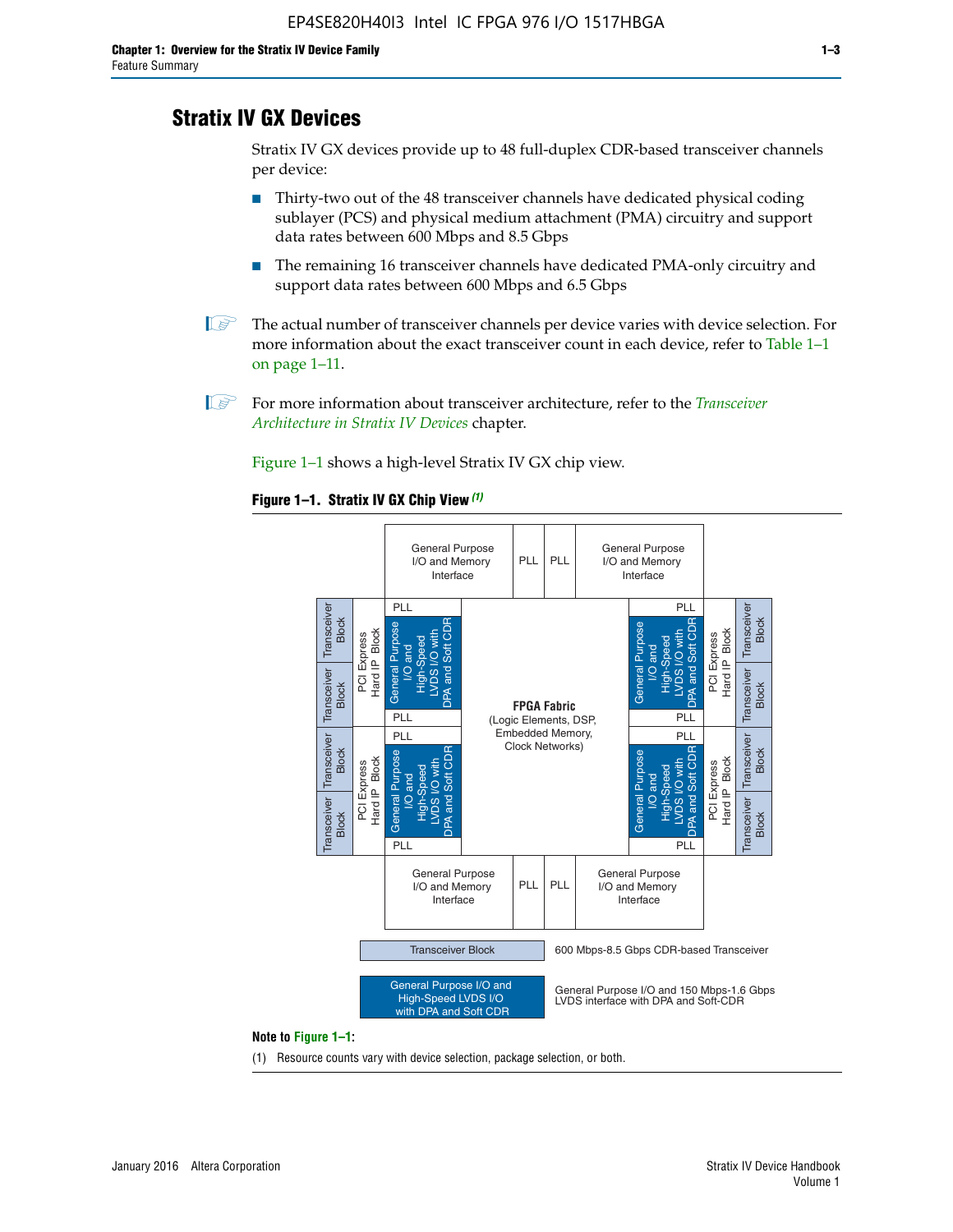# **Stratix IV E Device**

Stratix IV E devices provide an excellent solution for applications that do not require high-speed CDR-based transceivers, but are logic, user I/O, or memory intensive.

Figure 1–2 shows a high-level Stratix IV E chip view.





#### **Note to Figure 1–2:**

(1) Resource counts vary with device selection, package selection, or both.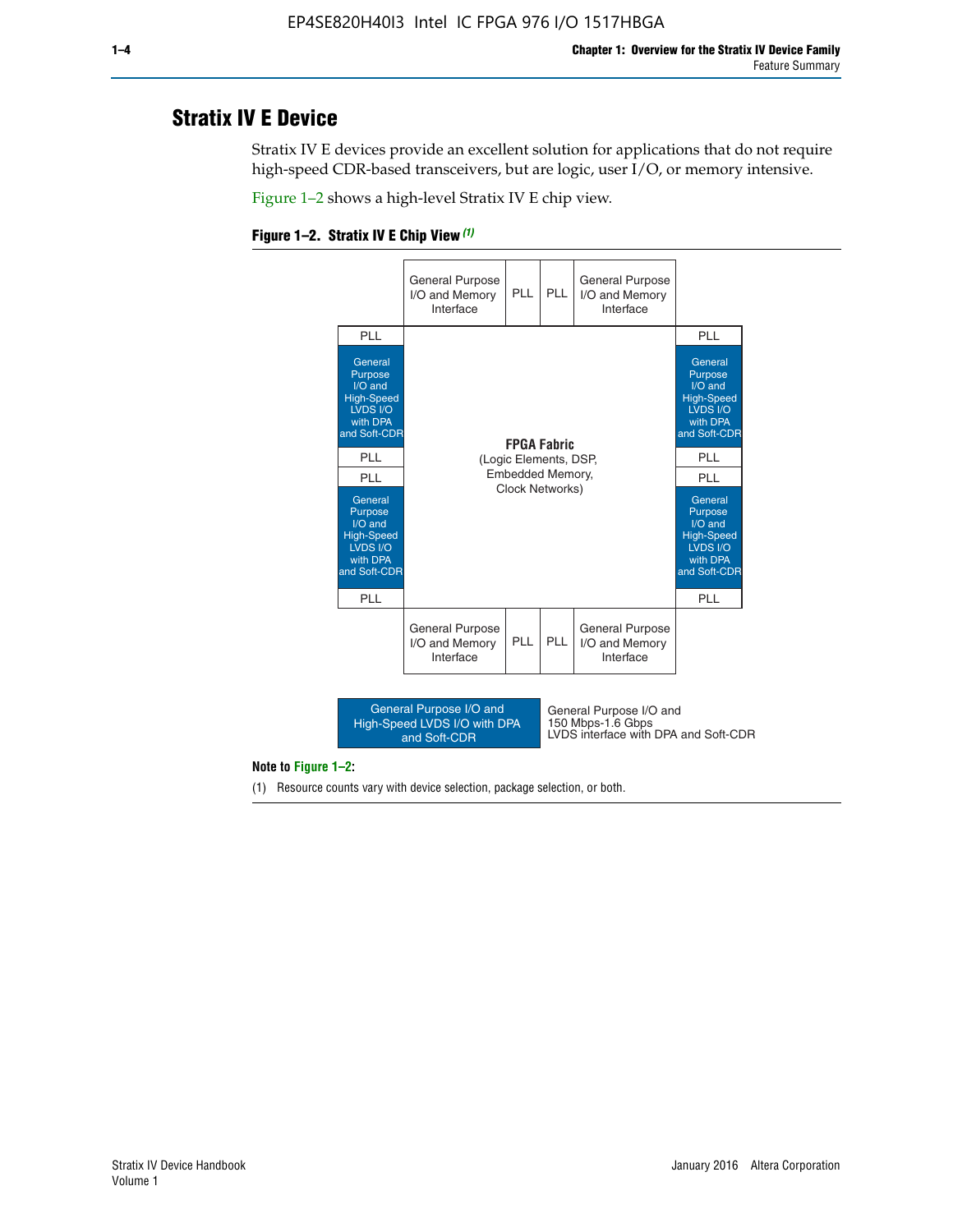# **Stratix IV GT Devices**

Stratix IV GT devices provide up to 48 CDR-based transceiver channels per device:

- Thirty-two out of the 48 transceiver channels have dedicated PCS and PMA circuitry and support data rates between 600 Mbps and 11.3 Gbps
- The remaining 16 transceiver channels have dedicated PMA-only circuitry and support data rates between 600 Mbps and 6.5 Gbps
- **1** The actual number of transceiver channels per device varies with device selection. For more information about the exact transceiver count in each device, refer to Table 1–7 on page 1–16.
- $\mathbb{I}$  For more information about Stratix IV GT devices and transceiver architecture, refer to the *[Transceiver Architecture in Stratix IV Devices](http://www.altera.com/literature/hb/stratix-iv/stx4_siv52001.pdf)* chapter.

Figure 1–3 shows a high-level Stratix IV GT chip view.

#### **Figure 1–3. Stratix IV GT Chip View** *(1)*



(1) Resource counts vary with device selection, package selection, or both.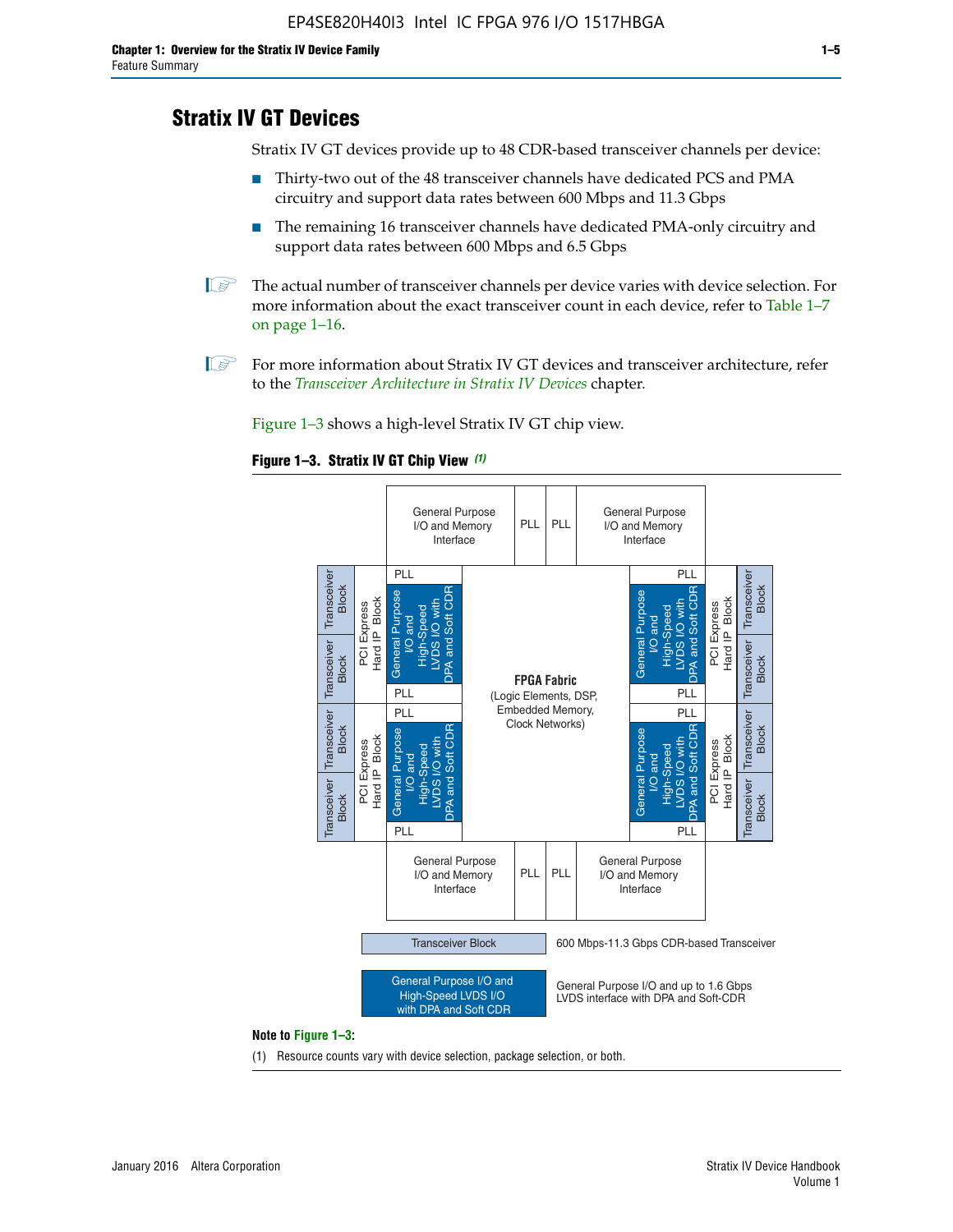# **Architecture Features**

The Stratix IV device family features are divided into high-speed transceiver features and FPGA fabric and I/O features.

 $\mathbb{I}$  The high-speed transceiver features apply only to Stratix IV GX and Stratix IV GT devices.

# **High-Speed Transceiver Features**

The following sections describe high-speed transceiver features for Stratix IV GX and GT devices.

# **Highest Aggregate Data Bandwidth**

Up to 48 full-duplex transceiver channels supporting data rates up to 8.5 Gbps in Stratix IV GX devices and up to 11.3 Gbps in Stratix IV GT devices.

# **Wide Range of Protocol Support**

Physical layer support for the following serial protocols:

- Stratix IV GX—PCIe Gen1 and Gen2, GbE, Serial RapidIO, SONET/SDH, XAUI/HiGig, (OIF) CEI-6G, SD/HD/3G-SDI, Fibre Channel, SFI-5, GPON, SAS/SATA, HyperTransport 1.0 and 3.0, and Interlaken
- Stratix IV GT—40G/100G Ethernet, SFI-S, Interlaken, SFI-5.1, Serial RapidIO, SONET/SDH, XAUI/HiGig, (OIF) CEI-6G, 3G-SDI, and Fibre Channel
- Extremely flexible and easy-to-configure transceiver data path to implement proprietary protocols
- PCIe Support
	- Complete PCIe Gen1 and Gen2 protocol stack solution compliant to PCI Express base specification 2.0 that includes PHY-MAC, Data Link, and transaction layer circuitry embedded in PCI Express hard IP blocks
	- **For more information, refer to the [PCI Express Compiler User Guide](http://www.altera.com/literature/ug/ug_pci_express.pdf).**
	- Root complex and end-point applications
	- $x1, x4,$  and  $x8$  lane configurations
	- PIPE 2.0-compliant interface
	- Embedded circuitry to switch between Gen1 and Gen2 data rates
	- Built-in circuitry for electrical idle generation and detection, receiver detect, power state transitions, lane reversal, and polarity inversion
	- 8B/10B encoder and decoder, receiver synchronization state machine, and ± 300 parts per million (ppm) clock compensation circuitry
	- Transaction layer support for up to two virtual channels (VCs)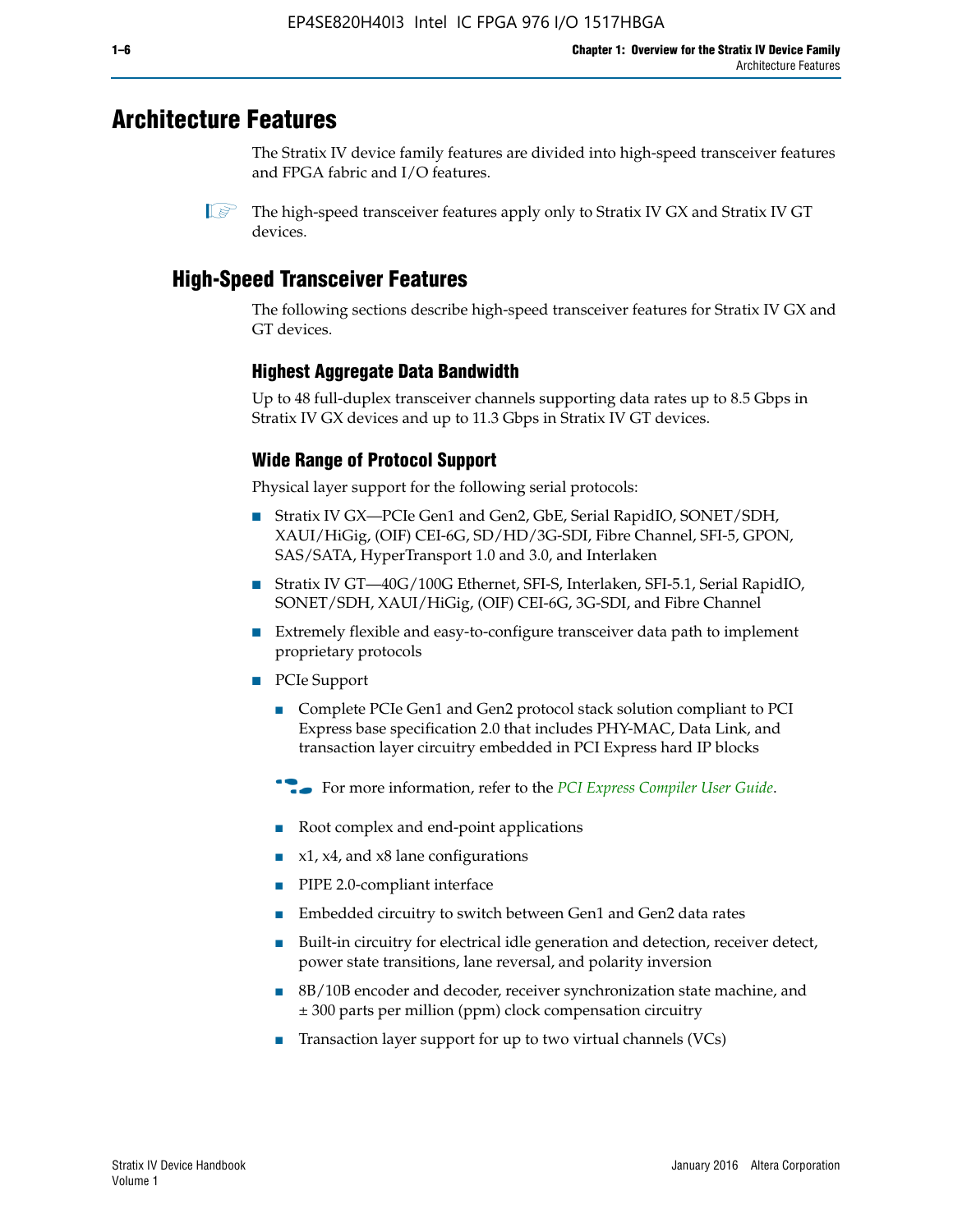- XAUI/HiGig Support
	- Compliant to IEEE802.3ae specification
	- **■** Embedded state machine circuitry to convert XGMII idle code groups  $(|11|)$ to and from idle ordered sets  $(|A|, |K|, |R|)$  at the transmitter and receiver, respectively
	- 8B/10B encoder and decoder, receiver synchronization state machine, lane deskew, and  $\pm 100$  ppm clock compensation circuitry
- GbE Support
	- Compliant to IEEE802.3-2005 specification
	- Automatic idle ordered set  $(111/112/1)$  generation at the transmitter, depending on the current running disparity
	- 8B/10B encoder and decoder, receiver synchronization state machine, and ± 100 ppm clock compensation circuitry
- Support for other protocol features such as MSB-to-LSB transmission in SONET/SDH configuration and spread-spectrum clocking in PCIe configurations

#### **Diagnostic Features**

- Serial loopback from the transmitter serializer to the receiver CDR for transceiver PCS and PMA diagnostics
- Reverse serial loopback pre- and post-CDR to transmitter buffer for physical link diagnostics
- Loopback master and slave capability in PCI Express hard IP blocks
- **For more information, refer to the** *[PCI Express Compiler User Guide](http://www.altera.com/literature/ug/ug_pci_express.pdf)***.**

## **Signal Integrity**

Stratix IV devices simplify the challenge of signal integrity through a number of chip, package, and board-level enhancements to enable efficient high-speed data transfer into and out of the device. These enhancements include:

- Programmable 3-tap transmitter pre-emphasis with up to 8,192 pre-emphasis levels to compensate for pre-cursor and post-cursor inter-symbol interference (ISI)
- Up to 900% boost capability on the first pre-emphasis post-tap
- User-controlled and adaptive 4-stage receiver equalization with up to 16 dB of high-frequency gain
- On-die power supply regulators for transmitter and receiver phase-locked loop (PLL) charge pump and voltage controlled oscillator (VCO) for superior noise immunity
- On-package and on-chip power supply decoupling to satisfy transient current requirements at higher frequencies, thereby reducing the need for on-board decoupling capacitors
- Calibration circuitry for transmitter and receiver on-chip termination (OCT) resistors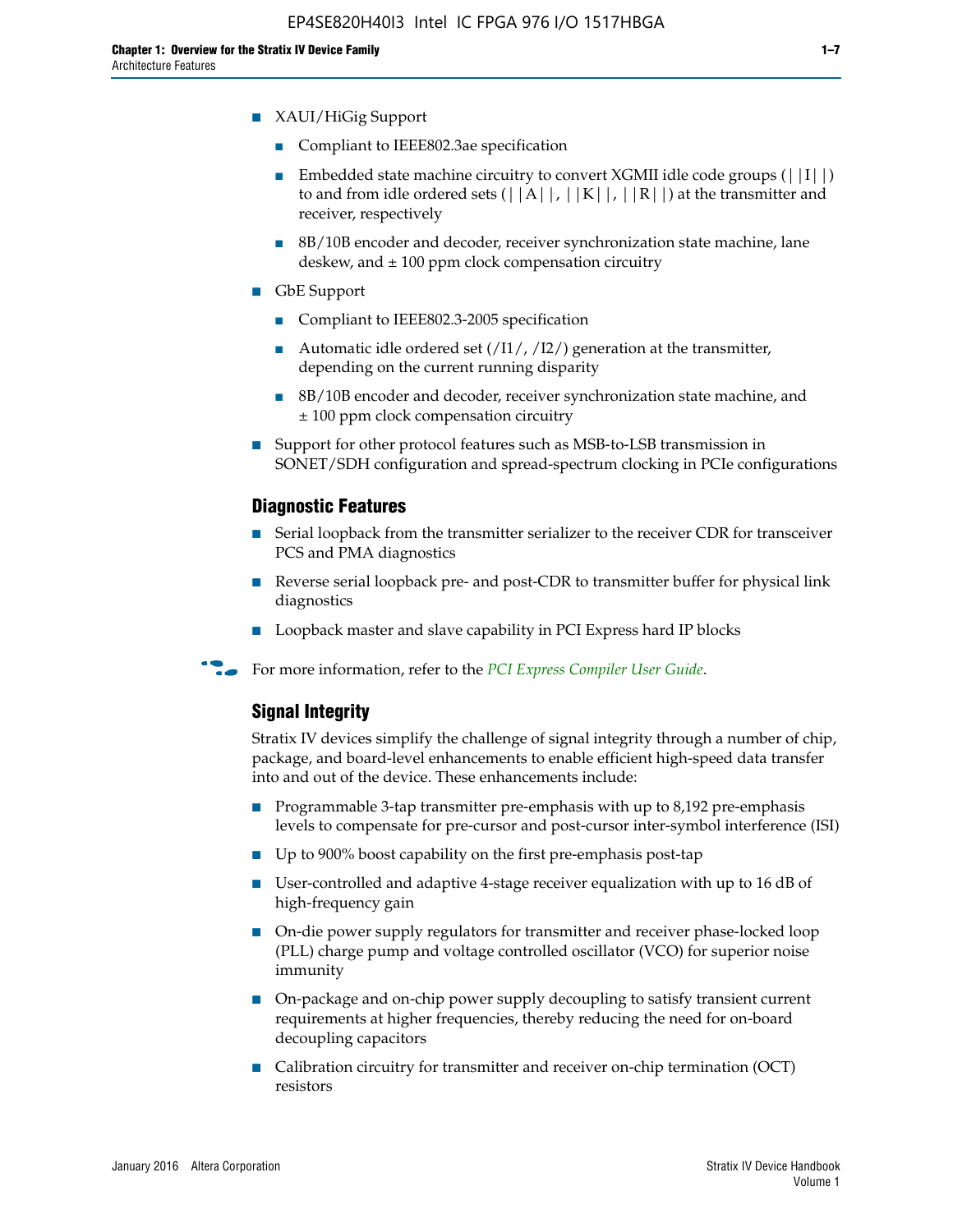# **FPGA Fabric and I/O Features**

The following sections describe the Stratix IV FPGA fabric and I/O features.

## **Device Core Features**

- Up to 531,200 LEs in Stratix IV GX and GT devices and up to 813,050 LEs in Stratix IV E devices, efficiently packed in unique and innovative adaptive logic modules (ALMs)
- Ten ALMs per logic array block (LAB) deliver faster performance, improved logic utilization, and optimized routing
- Programmable power technology, including a variety of process, circuit, and architecture optimizations and innovations
- Programmable power technology available to select power-driven compilation options for reduced static power consumption

## **Embedded Memory**

- TriMatrix embedded memory architecture provides three different memory block sizes to efficiently address the needs of diversified FPGA designs:
	- 640-bit MLAB
	- 9-Kb M9K
	- 144-Kb M144K
- Up to 33,294 Kb of embedded memory operating at up to 600 MHz
- Each memory block is independently configurable to be a single- or dual-port RAM, FIFO, ROM, or shift register

# **Digital Signal Processing (DSP) Blocks**

- Flexible DSP blocks configurable as  $9 \times 9$ -bit,  $12 \times 12$ -bit,  $18 \times 18$ -bit, and  $36 \times 36$ -bit full-precision multipliers at up to 600 MHz with rounding and saturation capabilities
- Faster operation due to fully pipelined architecture and built-in addition, subtraction, and accumulation units to combine multiplication results
- Optimally designed to support advanced features such as adaptive filtering, barrel shifters, and finite and infinite impulse response (FIR and IIR) filters

#### **Clock Networks**

- Up to 16 global clocks and 88 regional clocks optimally routed to meet the maximum performance of 800 MHz
- Up to 112 and 132 periphery clocks in Stratix IV GX and Stratix IV E devices, respectively
- Up to 66 (16 GCLK + 22 RCLK + 28 PCLK) clock networks per device quadrant in Stratix IV GX and Stratix IV GT devices
- Up to 71 (16 GCLK + 22 RCLK + 33 PCLK) clock networks per device quadrant in Stratix IV E devices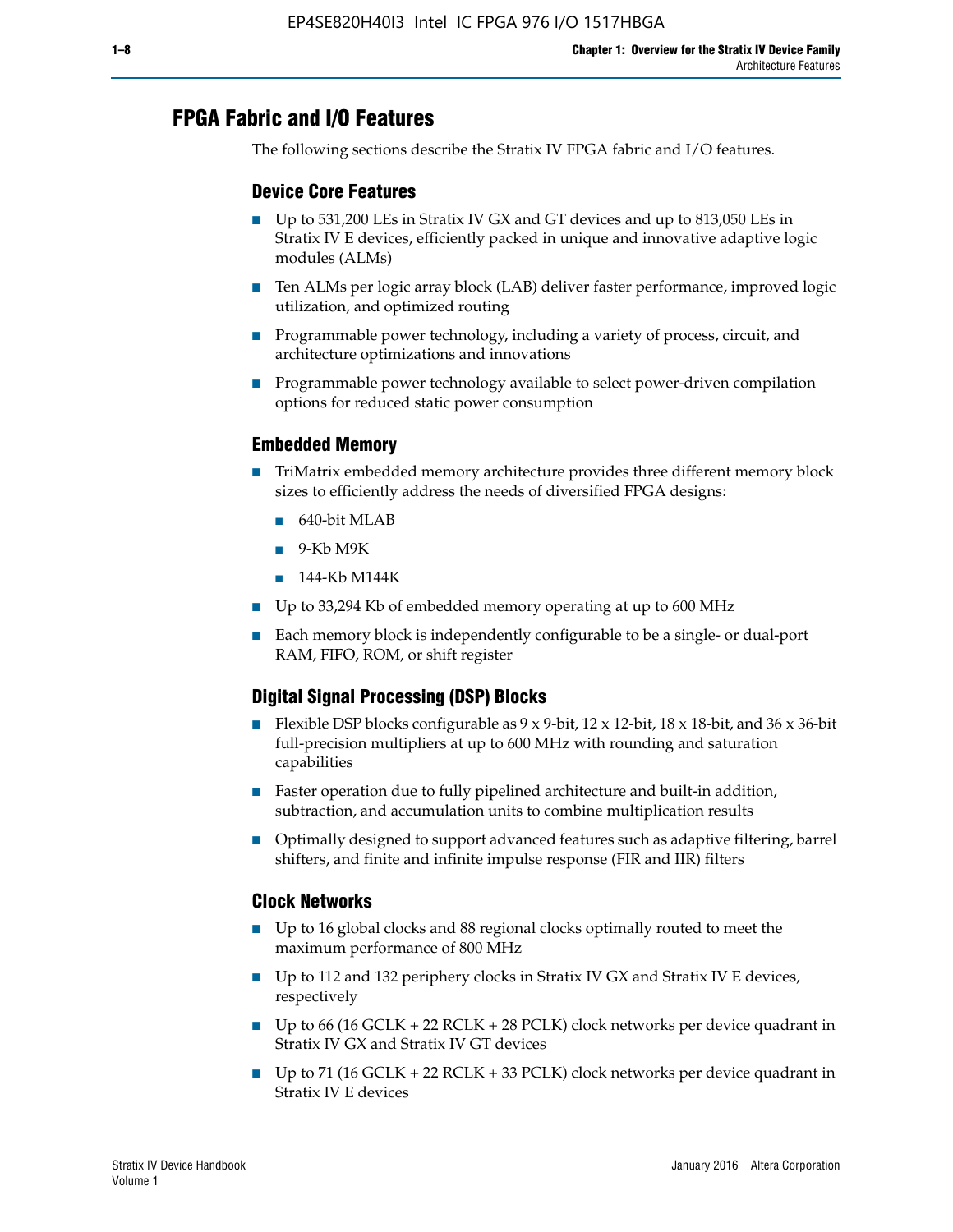# **PLLs**

- Three to 12 PLLs per device supporting spread-spectrum input tracking, programmable bandwidth, clock switchover, dynamic reconfiguration, and delay compensation
- On-chip PLL power supply regulators to minimize noise coupling

## **I/O Features**

- Sixteen to 24 modular I/O banks per device with 24 to 48 I/Os per bank designed and packaged for optimal simultaneous switching noise (SSN) performance and migration capability
- Support for a wide range of industry I/O standards, including single-ended (LVTTL/CMOS/PCI/PCIX), differential (LVDS/mini-LVDS/RSDS), voltage-referenced single-ended and differential (SSTL/HSTL Class I/II) I/O standards
- **O**n-chip series  $(R_S)$  and on-chip parallel  $(R_T)$  termination with auto-calibration for single-ended I/Os and on-chip differential  $(R_D)$  termination for differential I/Os
- Programmable output drive strength, slew rate control, bus hold, and weak pull-up capability for single-ended I/Os
- User I/O:GND: $V_{CC}$  ratio of 8:1:1 to reduce loop inductance in the package—PCB interface
- **■** Programmable transmitter differential output voltage ( $V_{OD}$ ) and pre-emphasis for high-speed LVDS I/O

## **High-Speed Differential I/O with DPA and Soft-CDR**

- Dedicated circuitry on the left and right sides of the device to support differential links at data rates from 150 Mbps to 1.6 Gbps
- Up to 98 differential SERDES in Stratix IV GX devices, up to 132 differential SERDES in Stratix IV E devices, and up to 47 differential SERDES in Stratix IV GT devices
- DPA circuitry at the receiver automatically compensates for channel-to-channel and channel-to-clock skew in source synchronous interfaces
- Soft-CDR circuitry at the receiver allows implementation of asynchronous serial interfaces with embedded clocks at up to 1.6 Gbps data rate (SGMII and GbE)

## **External Memory Interfaces**

- Support for existing and emerging memory interface standards such as DDR SDRAM, DDR2 SDRAM, DDR3 SDRAM, QDRII SRAM, QDRII+ SRAM, and RLDRAM II
- DDR3 up to 1,067 Mbps/533 MHz
- Programmable DQ group widths of 4 to 36 bits (includes parity bits)
- Dynamic OCT, trace mismatch compensation, read-write leveling, and half-rate register capabilities provide a robust external memory interface solution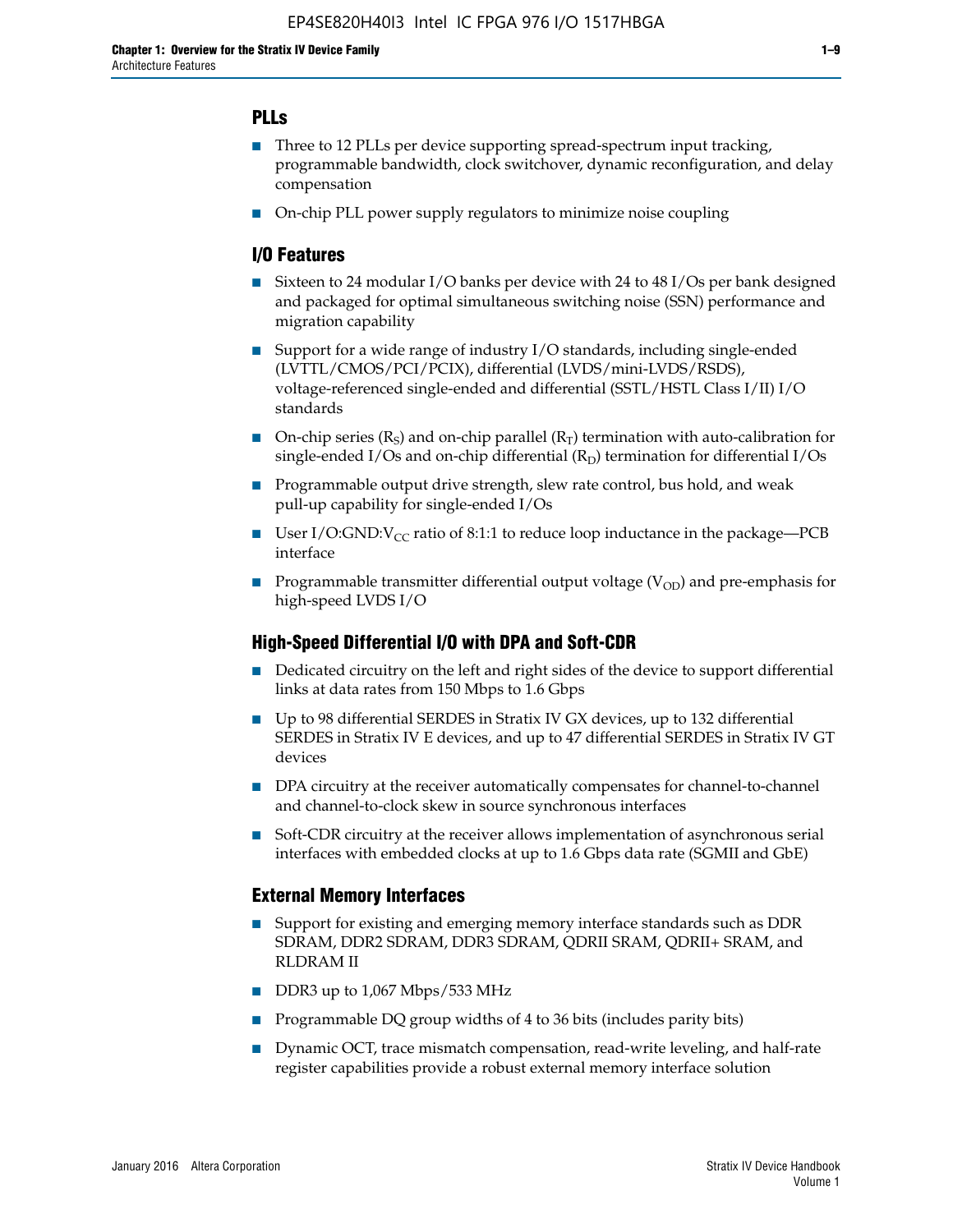# **System Integration**

- All Stratix IV devices support hot socketing
- Four configuration modes:
	- Passive Serial (PS)
	- Fast Passive Parallel (FPP)
	- Fast Active Serial (FAS)
	- JTAG configuration
- Ability to perform remote system upgrades
- 256-bit advanced encryption standard (AES) encryption of configuration bits protects your design against copying, reverse engineering, and tampering
- Built-in soft error detection for configuration RAM cells
- For more information about how to connect the PLL, external memory interfaces,  $I/O$ , high-speed differential I/O, power, and the JTAG pins to PCB, refer to the *[Stratix IV GX and Stratix IV E Device Family Pin Connection Guidelines](http://www.altera.com/literature/dp/stratix4/PCG-01005.pdf)* and the *[Stratix IV GT Device Family Pin Connection Guidelines](http://www.altera.com/literature/dp/stratix4/PCG-01006.pdf)*.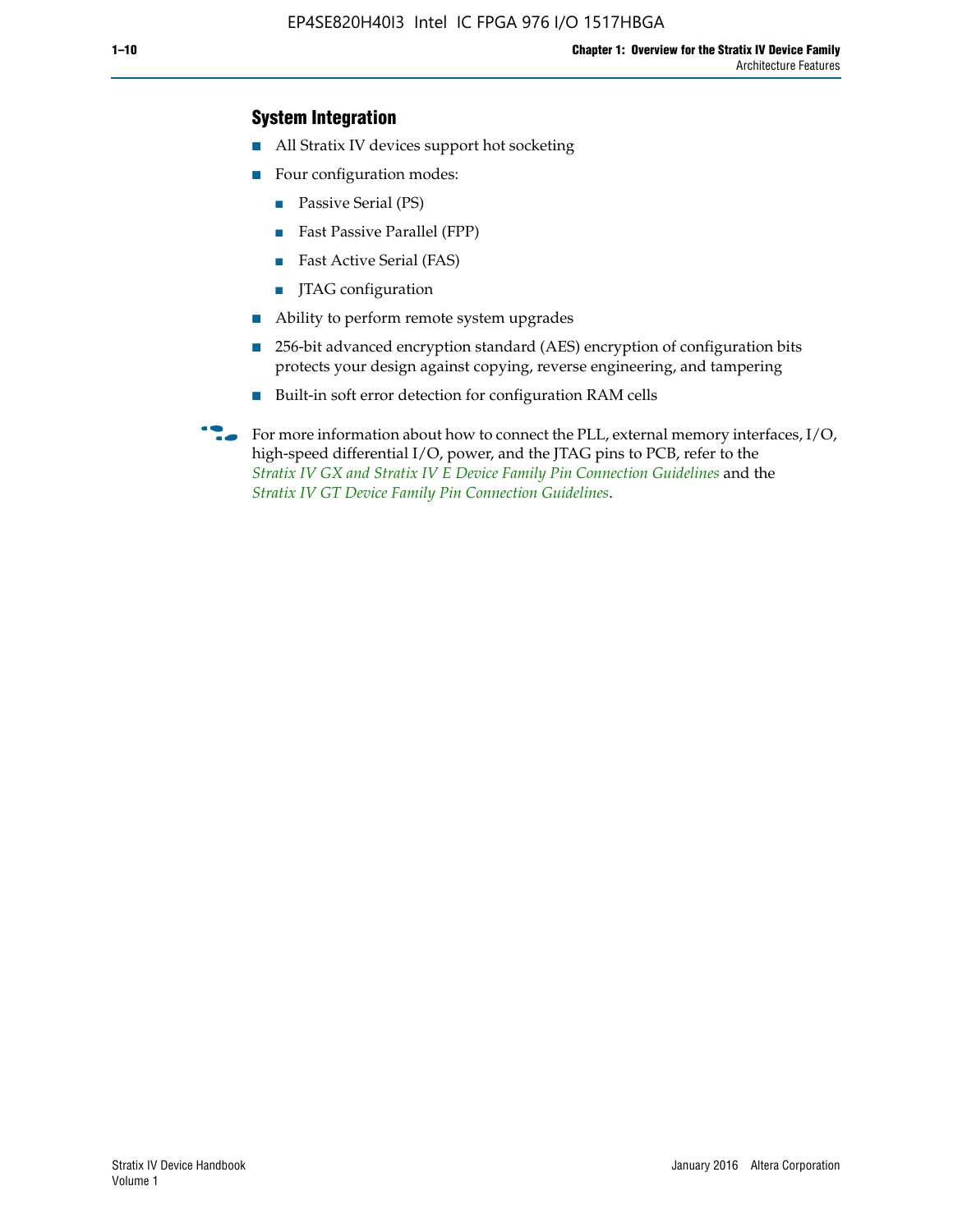#### Table 1–1 lists the Stratix IV GX device features.

# **Table 1–1. Stratix IV GX Device Features (Part 1 of 2)**

| <b>Feature</b>                                                | EP4SGX70                        |                                |                   | <b>EP4SGX110</b> |    |                   | <b>EP4SGX180</b>  |                |       |              | <b>EP4SGX230</b> |                   |                          |                                 |                | <b>EP4SGX290</b> |                               |       |       |                                 |                          |                | <b>EP4SGX360</b> |       |       |       | <b>EP4SGX530</b> |
|---------------------------------------------------------------|---------------------------------|--------------------------------|-------------------|------------------|----|-------------------|-------------------|----------------|-------|--------------|------------------|-------------------|--------------------------|---------------------------------|----------------|------------------|-------------------------------|-------|-------|---------------------------------|--------------------------|----------------|------------------|-------|-------|-------|------------------|
| <b>Package</b><br><b>Option</b>                               | F780                            | F1152                          | F780              | F1152            |    | F780              | F1152             |                | F1517 | F780         | F1152            |                   | F1517                    | F780                            | F1152          |                  | F1517                         | F1760 | F1932 | F780                            | F1152                    |                | <b>F1517</b>     | F1760 | F1932 | F1760 | F1932            |
| <b>ALMs</b>                                                   | 29,040                          |                                |                   | 42,240           |    |                   | 70,300            |                |       |              | 91,200           |                   |                          |                                 |                | 116,480          |                               |       |       |                                 |                          | 141,440        |                  |       |       |       | 212,480          |
| LEs                                                           | 72,600                          |                                |                   | 105,600          |    |                   | 175,750           |                |       |              | 228,000          |                   |                          |                                 |                | 291,200          |                               |       |       |                                 |                          | 353,600        |                  |       |       |       | 531,200          |
| 0.6 Gbps-<br>8.5 Gbps<br>Transceivers<br>$(PMA + PCs)$<br>(1) | —                               | 16                             |                   |                  | 16 |                   |                   | 16             | 24    |              |                  | 16                | 24                       | $\qquad \qquad$                 |                | 16               | 24                            | 24    | 32    | $\hspace{0.1mm}-\hspace{0.1mm}$ |                          | 16             | 24               | 24    | 32    | 24    | 32               |
| 0.6 Gbps-<br>6.5 Gbps<br>Transceivers<br>$(PMA + PCs)$<br>(1) | 8                               | $\qquad \qquad \longleftarrow$ | 8                 | 16               |    | 8                 | 16                | —              |       | 8            | 16               | $\hspace{0.05cm}$ | $\overline{\phantom{m}}$ | 16                              | 16             | —                | $\overbrace{\phantom{aaaaa}}$ |       |       | 16                              | 16                       | —              |                  |       |       |       |                  |
| PMA-only<br>CMU<br>Channels<br>$(0.6$ Gbps-<br>6.5 Gbps)      | $\hspace{0.1mm}-\hspace{0.1mm}$ | 8                              | $\hspace{0.05cm}$ |                  | 8  | $\hspace{0.05cm}$ | $\hspace{0.05cm}$ | 8              | 12    |              |                  | 8                 | 12                       | $\hspace{0.1mm}-\hspace{0.1mm}$ |                | 8                | 12                            | 12    | 16    | $\qquad \qquad -$               | $\overline{\phantom{m}}$ | 8              | 12               | 12    | 16    | 12    | 16               |
| <b>PCI Express</b><br>hard IP<br><b>Blocks</b>                | $\mathbf{1}$                    | $\overline{c}$                 | -1                | $\overline{2}$   |    | $\mathbf{1}$      |                   | $\overline{2}$ |       | $\mathbf{1}$ |                  | $\overline{c}$    |                          |                                 |                | $\overline{c}$   |                               |       | 4     |                                 |                          | $\overline{2}$ |                  |       | 4     |       | 4                |
| High-Speed<br>LVDS<br>SERDES (up<br>to 1.6 Gbps)<br>(4)       | 28                              | 56                             | 28                | 28               | 56 | 28                | 44                |                | 88    | 28           | 44               |                   | 88                       | $\hspace{0.1mm}-\hspace{0.1mm}$ | 44             |                  | 88                            | 88    | 98    | $\hspace{0.1mm}-\hspace{0.1mm}$ | 44                       |                | 88               | 88    | 98    | 88    | 98               |
| SPI-4.2 Links                                                 | $\mathbf{1}$                    |                                |                   | $\mathbf{1}$     |    | $\mathbf{1}$      | $\overline{c}$    |                | 4     | $\mathbf{1}$ | $\overline{2}$   |                   | 4                        | $\qquad \qquad \longleftarrow$  | $\overline{c}$ |                  |                               | 4     |       | $\overline{\phantom{0}}$        | 2                        |                |                  | 4     |       |       | 4                |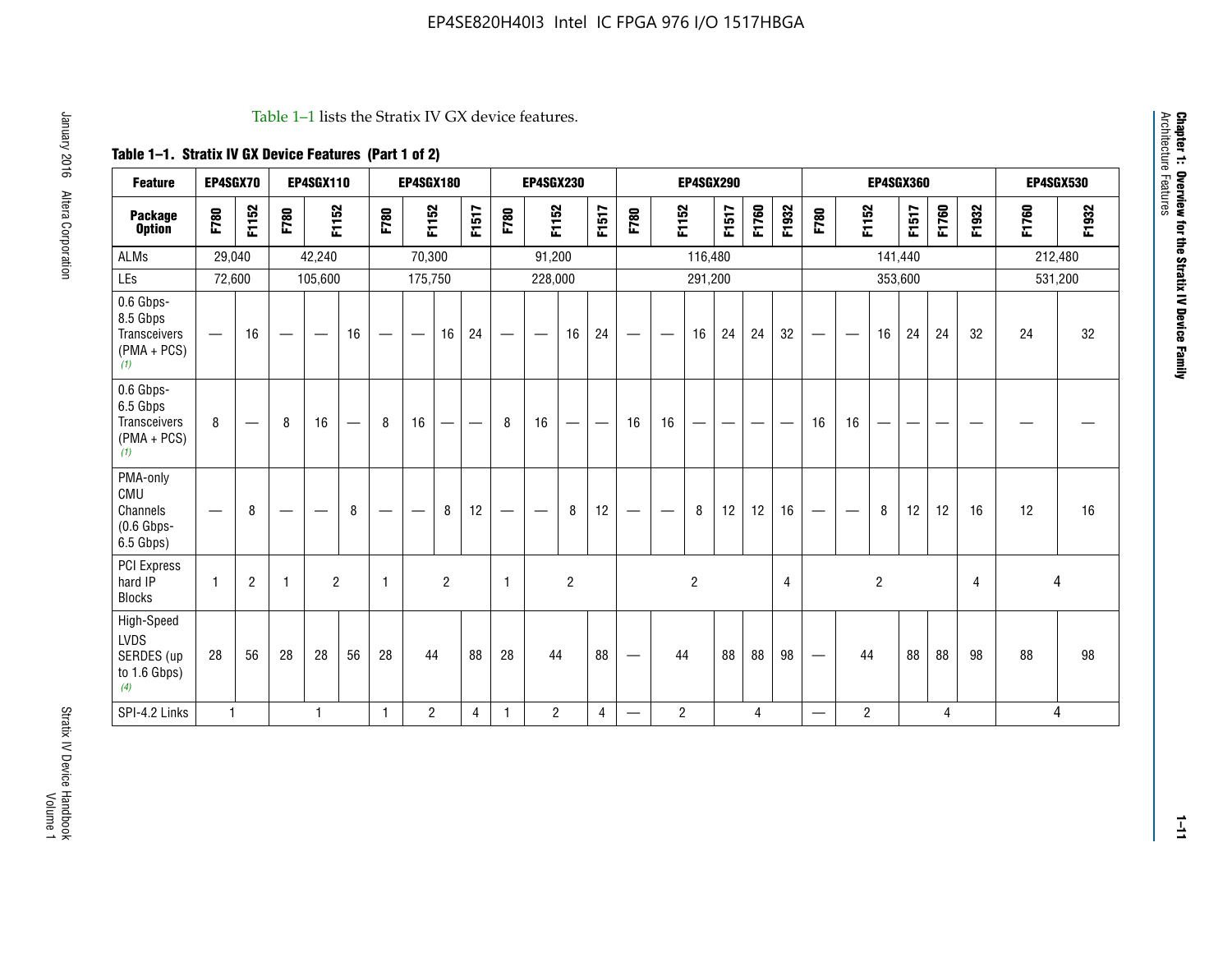**Table 1–1. Stratix IV GX Device Features (Part 2 of 2)**

| <b>Feature</b>                                       | EP4SGX70                |                        |                             | <b>EP4SGX110</b>            |                      |                             | <b>EP4SGX180</b>          |                                              |                        |                             | <b>EP4SGX230</b>            |                        |                      |                             |                             | EP4SGX290              |                      |                        |                        |                             |                             |                        | <b>EP4SGX360</b>     |                        |                        | <b>EP4SGX530</b>  |                   |
|------------------------------------------------------|-------------------------|------------------------|-----------------------------|-----------------------------|----------------------|-----------------------------|---------------------------|----------------------------------------------|------------------------|-----------------------------|-----------------------------|------------------------|----------------------|-----------------------------|-----------------------------|------------------------|----------------------|------------------------|------------------------|-----------------------------|-----------------------------|------------------------|----------------------|------------------------|------------------------|-------------------|-------------------|
| <b>Package</b><br><b>Option</b>                      | F780                    | F1152                  | F780                        | F1152                       |                      | F780                        | F1152                     |                                              | F1517                  | F780                        | F1152                       |                        | F1517                | F780                        | F1152                       |                        | F1517                | F1760                  | F1932                  | F780                        | F1152                       |                        | F1517                | F1760                  | F1932                  | F1760             | F1932             |
| M9K Blocks<br>(256x)<br>36 bits)                     | 462                     |                        |                             | 660                         |                      |                             | 950                       |                                              |                        |                             | 1,235                       |                        |                      |                             |                             | 936                    |                      |                        |                        |                             |                             | 1,248                  |                      |                        |                        | 1,280             |                   |
| M144K<br>Blocks<br>(2048 x<br>72 bits)               | 16                      |                        |                             | 16                          |                      |                             | 20                        |                                              |                        |                             | 22                          |                        |                      |                             |                             | 36                     |                      |                        |                        |                             |                             | 48                     |                      |                        |                        | 64                |                   |
| <b>Total Memory</b><br>(MLAB+M9K<br>+M144K) Kb       | 7,370                   |                        |                             | 9,564                       |                      |                             | 13,627                    |                                              |                        |                             | 17,133                      |                        |                      |                             |                             | 17,248                 |                      |                        |                        |                             |                             | 22,564                 |                      |                        |                        | 27,376            |                   |
| Embedded<br><b>Multipliers</b><br>$18 \times 18$ (2) | 384                     |                        |                             | 512                         |                      |                             | 920                       |                                              |                        |                             | 1,288                       |                        |                      |                             |                             | 832                    |                      |                        |                        |                             |                             | 1,040                  |                      |                        | 1,02<br>4              | 1,024             |                   |
| PLLs                                                 | 3                       | 4                      | 3                           | 4                           |                      | 3                           | 6                         |                                              | 8                      | 3                           | 6                           |                        | 8                    | 4                           | 6                           |                        | 8                    | 12                     | 12                     | 4                           | 6                           |                        | 8                    | 12                     | 12                     | 12                | 12                |
| User I/Os $(3)$                                      | 372                     | 488                    | 372                         | 372                         | 48<br>8              | 372                         | 56<br>4                   | 56<br>4                                      | 74<br>$\overline{4}$   | 372                         | 564                         | 56<br>4                | 74<br>$\overline{4}$ | 289                         | 564                         | 56<br>4                | 74<br>4              | 88<br>0                | 92<br>$\mathbf 0$      | 289                         | 564                         | 56<br>4                | 74<br>4              | 88<br>0                | 920                    | 880               | 920               |
| Speed Grade<br>(fastest to<br>slowest) (5)           | $-2x,$<br>$-3,$<br>$-4$ | $-2,$<br>$-3,$<br>$-4$ | $-2\times$<br>$-3,$<br>$-4$ | $-2\times$<br>$-3,$<br>$-4$ | $-2,$<br>-3,<br>$-4$ | $-2\times$<br>$-3,$<br>$-4$ | $-2$<br>×,<br>$-3,$<br>-4 | $-2$<br>$\,$<br>$-3$<br>$\mathbf{r}$<br>$-4$ | $-2,$<br>$-3,$<br>$-4$ | $-2\times$<br>$-3,$<br>$-4$ | $-2\times$<br>$-3,$<br>$-4$ | $-2,$<br>$-3,$<br>$-4$ | $-2,$<br>-3,<br>$-4$ | $-2\times$<br>$-3,$<br>$-4$ | $-2\times$<br>$-3,$<br>$-4$ | $-2,$<br>$-3,$<br>$-4$ | $-2,$<br>-3,<br>$-4$ | $-2,$<br>$-3,$<br>$-4$ | $-2,$<br>$-3,$<br>$-4$ | $-2\times$<br>$-3,$<br>$-4$ | $-2\times$<br>$-3,$<br>$-4$ | $-2,$<br>$-3,$<br>$-4$ | $-2,$<br>-3,<br>$-4$ | $-2,$<br>$-3,$<br>$-4$ | $-2,$<br>$-3,$<br>$-4$ | $-2, -3,$<br>$-4$ | $-2, -3,$<br>$-4$ |

#### **Notes to Table 1–1:**

(1) The total number of transceivers is divided equally between the left and right side of each device, except for the devices in the F780 package. These devices have eight transceiver channels located only on the right side of the device.

- (2) Four multiplier adder mode.
- (3) The user I/Os count from pin-out files includes all general purpose I/O, dedicated clock pins, and dual purpose configuration pins. Transceiver pins and dedicated configuration pins are not included in the pin count.
- (4) Total pairs of high-speed LVDS SERDES take the lowest channel count of  $R_X/T_X$ .
- (5) The difference between the Stratix IV GX devices in the –2 and –2x speed grades is the number of available transceiver channels. The –2 device allows you to use the transceiver CMU blocks as transceiver channels. The –2x device does NOT allow you to use the CMU blocks as transceiver channels. In addition to the reduction of available transceiver channels in the Stratix IV GX –2x device, the data rates in the –2x device are limited to 6.5 Gbps.

January 2016 Altera Corporation

Altera Corporation

January 2016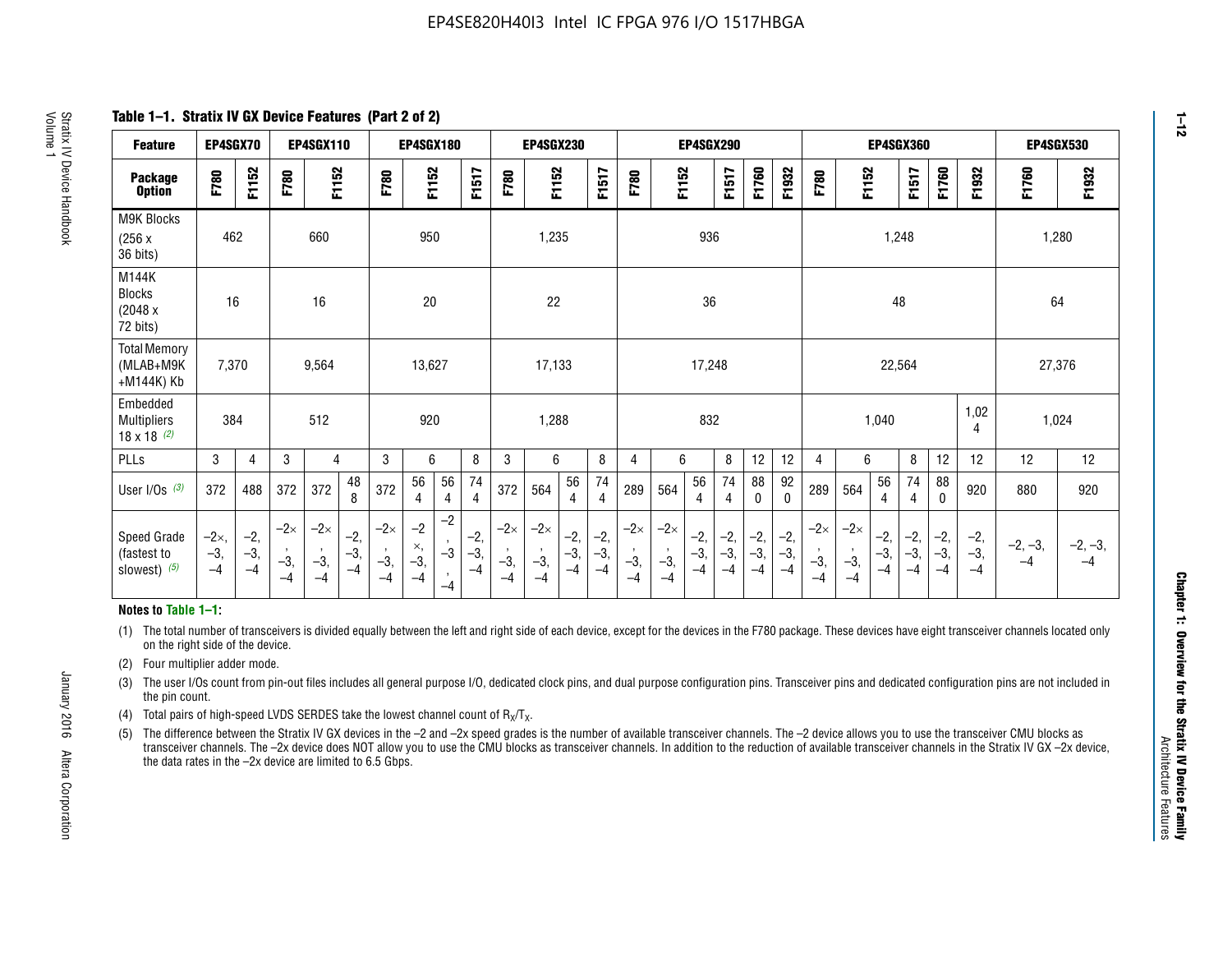Table 1–2 lists the Stratix IV GX device package options.

#### **Table 1–2. Stratix IV GX Device Package Options** *(1)***,** *(2)*

| <b>Device</b> | <b>F780</b><br>(29 mm x 29 mm) $(6)$ |            | F1152<br>$(35 \, \text{mm} \times 35 \, \text{mm})$<br>(6) |             | <b>F1152</b><br>$(35 \text{ mm} \times 35 \text{ mm})$ $(5)$ , $(7)$ | F1517<br>(40 mm x 40 mm)<br>$(5)$ $(7)$ | <b>F1760</b><br>$(42.5 \text{ mm} \times 42.5 \text{ mm})$<br>Ш | F1932<br>(45 mm x 45 mm)<br>(7) |
|---------------|--------------------------------------|------------|------------------------------------------------------------|-------------|----------------------------------------------------------------------|-----------------------------------------|-----------------------------------------------------------------|---------------------------------|
| EP4SGX70      | <b>DF29</b>                          |            |                                                            | <b>HF35</b> |                                                                      |                                         |                                                                 |                                 |
| EP4SGX110     | DF <sub>29</sub>                     |            | FF35                                                       | <b>HF35</b> |                                                                      |                                         |                                                                 |                                 |
| EP4SGX180     | DF29                                 |            | FF35                                                       |             | <b>HF35</b>                                                          | KF40                                    |                                                                 |                                 |
| EP4SGX230     | DF <sub>29</sub>                     |            | FF35                                                       |             | <b>HF35</b>                                                          | KF40                                    |                                                                 |                                 |
| EP4SGX290     |                                      | FH29 $(3)$ | FF35                                                       |             | <b>HF35</b>                                                          | KF40                                    | KF43                                                            | <b>NF45</b>                     |
| EP4SGX360     |                                      | FH29 $(3)$ | FF35                                                       |             | <b>HF35</b>                                                          | KF40                                    | KF43                                                            | <b>NF45</b>                     |
| EP4SGX530     |                                      |            |                                                            |             | HH35 (4)                                                             | KH40 (4)                                | KF43                                                            | <b>NF45</b>                     |

#### **Notes to Table 1–2:**

(1) Device packages in the same column and marked under the same arrow sign have vertical migration capability.

(2) Use the Pin Migration Viewer in the Pin Planner to verify the pin migration compatibility when migrating devices. For more information, refer to *[I/O Management](http://www.altera.com/literature/hb/qts/qts_qii52013.pdf)* in the *Quartus II Handbook, Volume 2*.

(3) The 780-pin EP4SGX290 and EP4SGX360 devices are available only in 33 mm x 33 mm Hybrid flip chip package.

(4) The 1152-pin and 1517-pin EP4SGX530 devices are available only in 42.5 mm x 42.5 mm Hybrid flip chip packages.

(5) When migrating between hybrid and flip chip packages, there is an additional keep-out area. For more information, refer to the *[Package Information Datasheet for Altera Devices](http://www.altera.com/literature/ds/dspkg.pdf)*.

(6) Devices listed in this column are available in –2x, –3, and –4 speed grades. These devices do not have on-package decoupling capacitors.

(7) Devices listed in this column are available in –2, –3, and –4 speed grades. These devices have on-package decoupling capacitors. For more information about on-package decoupling capacitor value in each device, refer to Table 1–3.

 $\mathbb{L}$ s On-package decoupling reduces the need for on-board or PCB decoupling capacitors by satisfying the transient current requirements at higher frequencies. The *[Power Delivery Network](http://www.altera.com/literature/ug/pdn_tool_stxiv.zip)* design tool for Stratix IV devices accounts for the on-package decoupling and reflects the reduced requirements for PCB decoupling capacitors.

**Chapter 1: Overview for the Stratix IV Device Family**

Chapter 1: Overview for the Stratix IV Device Family<br>Architecture Features

Architecture Features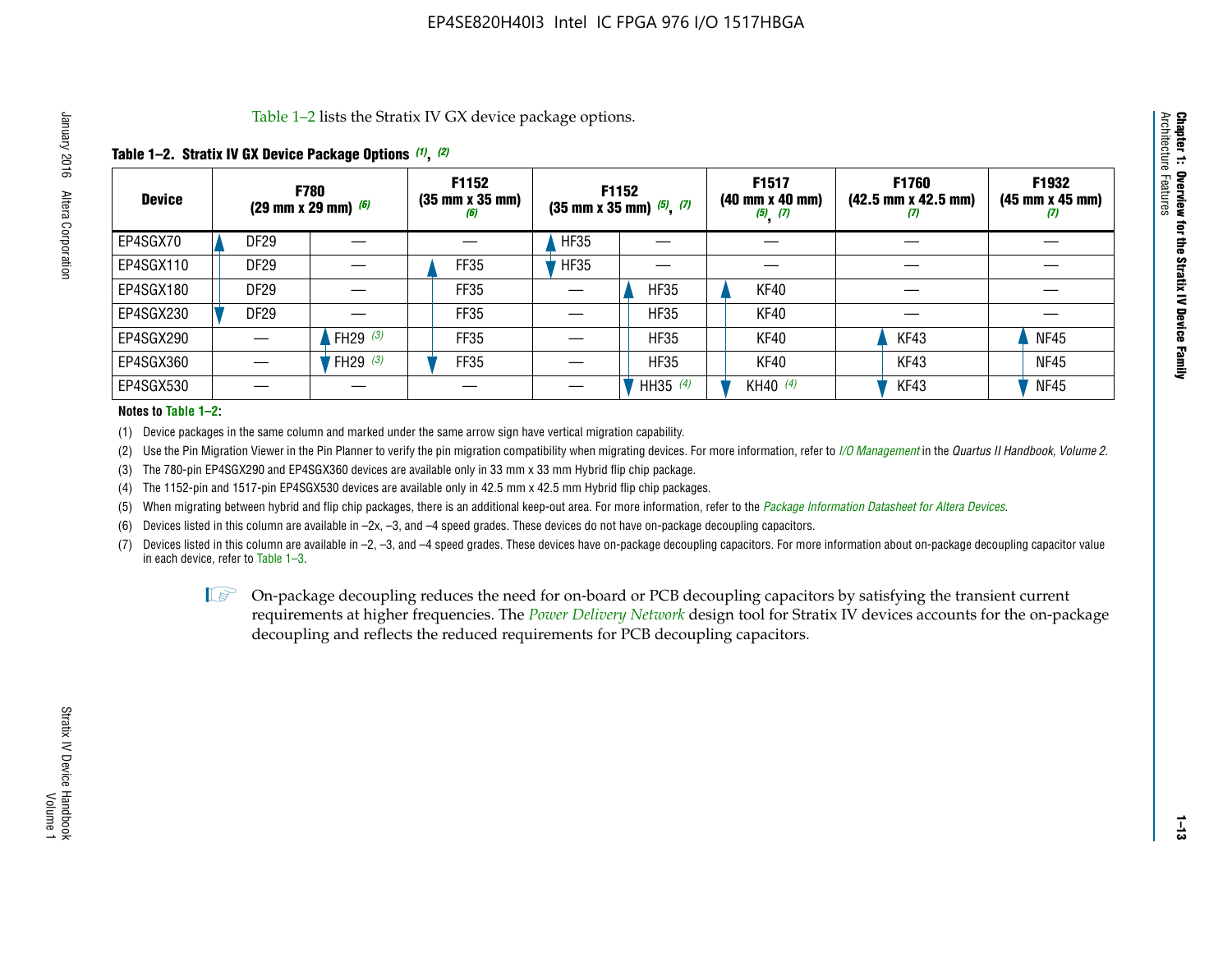|  |  |  | Table 1-3. Stratix IV GX Device On-Package Decoupling Information (1) |
|--|--|--|-----------------------------------------------------------------------|
|--|--|--|-----------------------------------------------------------------------|

| <b>Ordering Information</b> |                     | <b>V<sub>cc</sub></b>               | V <sub>ccio</sub>    | V <sub>CCL GXB</sub>         | V <sub>CCA_L/R</sub> | V <sub>CCT</sub> and V <sub>CCR</sub> (Shared)   |
|-----------------------------|---------------------|-------------------------------------|----------------------|------------------------------|----------------------|--------------------------------------------------|
| EP4SGX70                    | <b>HF35</b>         | $2\times1$ uF + $2\times470$ nF     | 10nF per bank $(2)$  | 100nF per transceiver block  | 100 <sub>n</sub> F   | $1 \times 470$ nF + $1 \times 47$ nF per side    |
| EP4SGX110                   | <b>HF35</b>         | $2\times1$ uF + $2\times470$ nF     | 10nF per bank $(2)$  | 100nF per transceiver block  | 100 <sub>n</sub> F   | $1\times470$ nF + $1\times47$ nF per side        |
| EP4SGX180                   | <b>HF35</b><br>KF40 | $2\times1$ uF + $2\times470$ nF     | 10nF per bank $(2)$  | 100nF per transceiver block  | 100 <sub>nF</sub>    | $1 \times 470$ nF + $1 \times 47$ nF per side    |
| EP4SGX230                   | <b>HF35</b><br>KF40 | $2 \times 1$ uF + $2 \times 470$ nF | 10 nF per bank $(2)$ | 100 nF per transceiver block | 100 nF               | $1 \times 470$ nF + $1 \times 47$ nF<br>per side |
|                             | <b>HF35</b><br>KF40 |                                     |                      |                              |                      | $1 \times 470$ nF + $1 \times 47$ nF             |
| EP4SGX290                   | KF43<br><b>NF45</b> | $4 \times 1$ uF + $4 \times 470$ nF | 10 nF per bank $(2)$ | 100 nF per transceiver block | 100nF                | per side                                         |
|                             | <b>HF35</b><br>KF40 |                                     |                      |                              |                      | $1 \times 470$ nF + $1 \times 47$ nF             |
| EP4SGX360                   | KF43<br><b>NF45</b> | $4 \times 1$ uF + $4 \times 470$ nF | 10 nF per bank $(2)$ | 100 nF per transceiver block | 100 nF               | per side                                         |
|                             | <b>HH35</b>         |                                     |                      |                              |                      |                                                  |
| EP4SGX530                   | <b>KH40</b><br>KF43 | $4 \times 1$ uF + $4 \times 470$ nF | 10 nF per bank $(2)$ | 100 nF per transceiver block | 100 nF               | $1 \times 470$ nF + $1 \times 47$ nF<br>per side |
|                             | <b>NF45</b>         |                                     |                      |                              |                      |                                                  |

**Notes to Table 1–3:**

(1) Table 1-3 refers to production devices on-package decoupling. For more information about decoupling design of engineering sample (ES) devices, contact [Altera Technical Support](http://mysupport.altera.com/eservice/login.asp).

(2) For I/O banks  $3(*)$ ,  $4(*)$ ,  $7(*)$ , and  $8(*)$  only. There is no OPD for I/O bank  $1(*)$ ,  $2(*)$ ,  $5(*)$ , and  $6(*)$ .

**1–14**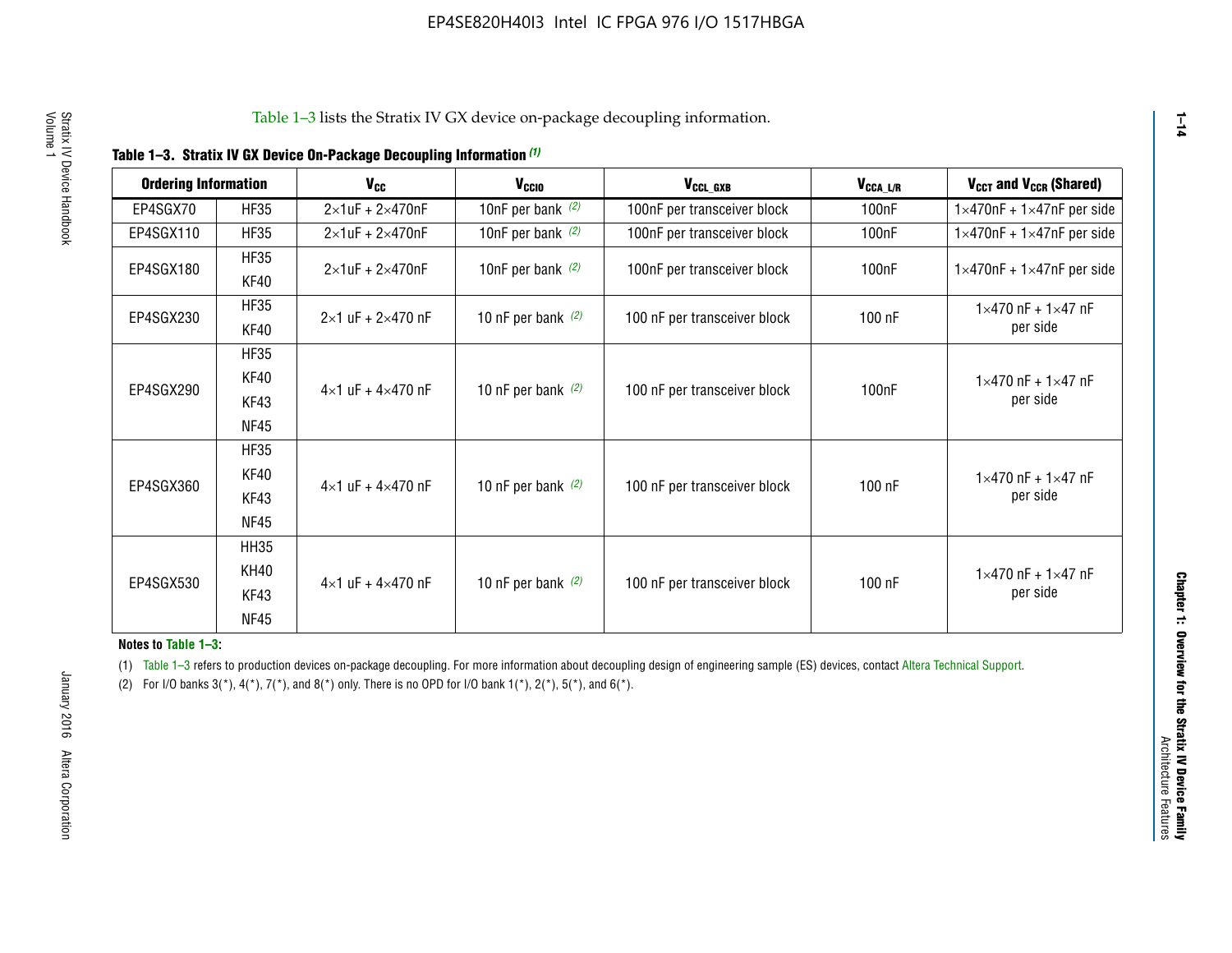#### Table 1–4 lists the Stratix IV E device features.

#### **Table 1–4. Stratix IV E Device Features**

| <b>Feature</b>                                      | <b>EP4SE230</b> |     | <b>EP4SE360</b>                          |              | <b>EP4SE530</b> |              | <b>EP4SE820</b> |          |                 |
|-----------------------------------------------------|-----------------|-----|------------------------------------------|--------------|-----------------|--------------|-----------------|----------|-----------------|
| Package Pin Count                                   | 780             | 780 | 1152                                     | 1152         | 1517            | 1760         | 1152            | 1517     | 1760            |
| ALMs                                                | 91,200          |     | 141,440                                  |              | 212,480         |              |                 | 325,220  |                 |
| LEs                                                 | 228,000         |     | 353,600                                  |              | 531,200         |              |                 | 813,050  |                 |
| High-Speed LVDS<br>SERDES (up to<br>1.6 Gbps) $(1)$ | 56              | 56  | 88                                       | 88           | 112             | 112          | 88              | 112      | 132             |
| SPI-4.2 Links                                       | 3               | 3   | 4                                        | 4            |                 | 6            | $\overline{4}$  | 6        | 6               |
| <b>M9K Blocks</b><br>(256 x 36 bits)                | 1,235           |     | 1,248                                    |              | 1,280           |              |                 | 1610     |                 |
| M144K Blocks<br>(2048 x 72 bits)                    | 22              |     | 48                                       |              | 64              |              |                 | 60       |                 |
| <b>Total Memory</b><br>$(MLAB+M9K+$<br>M144K) Kb    | 17,133          |     | 22,564                                   |              | 27,376          |              |                 | 33,294   |                 |
| <b>Embedded Multipliers</b><br>$(18 \times 18)$ (2) | 1,288           |     | 1,040                                    |              | 1,024           |              |                 | 960      |                 |
| PLLs                                                | 4               | 4   | 8                                        | 8            | 12              | 12           | 8               | 12       | 12 <sup>2</sup> |
| User I/Os $(3)$                                     | 488             | 488 | 744                                      | 744          | 976             | 976          | 744(4)          | 976(4)   | 1120 $(4)$      |
| Speed Grade<br>(fastest to slowest)                 |                 |     | $-2, -3, -4$ $ -2, -3, -4$ $ -2, -3, -4$ | $-2, -3, -4$ | $-2, -3, -4$    | $-2, -3, -4$ | $-3, -4$        | $-3, -4$ | $-3, -4$        |

#### **Notes to Table 1–4:**

(1) The user I/O count from the pin-out files include all general purpose I/Os, dedicated clock pins, and dual purpose configuration pins. Transceiver pins and dedicated configuration pins are not included in the pin count.

(2) Four multiplier adder mode.

(3) Total pairs of high-speed LVDS SERDES take the lowest channel count of  $R_X/T_X$ .

(4) This data is preliminary.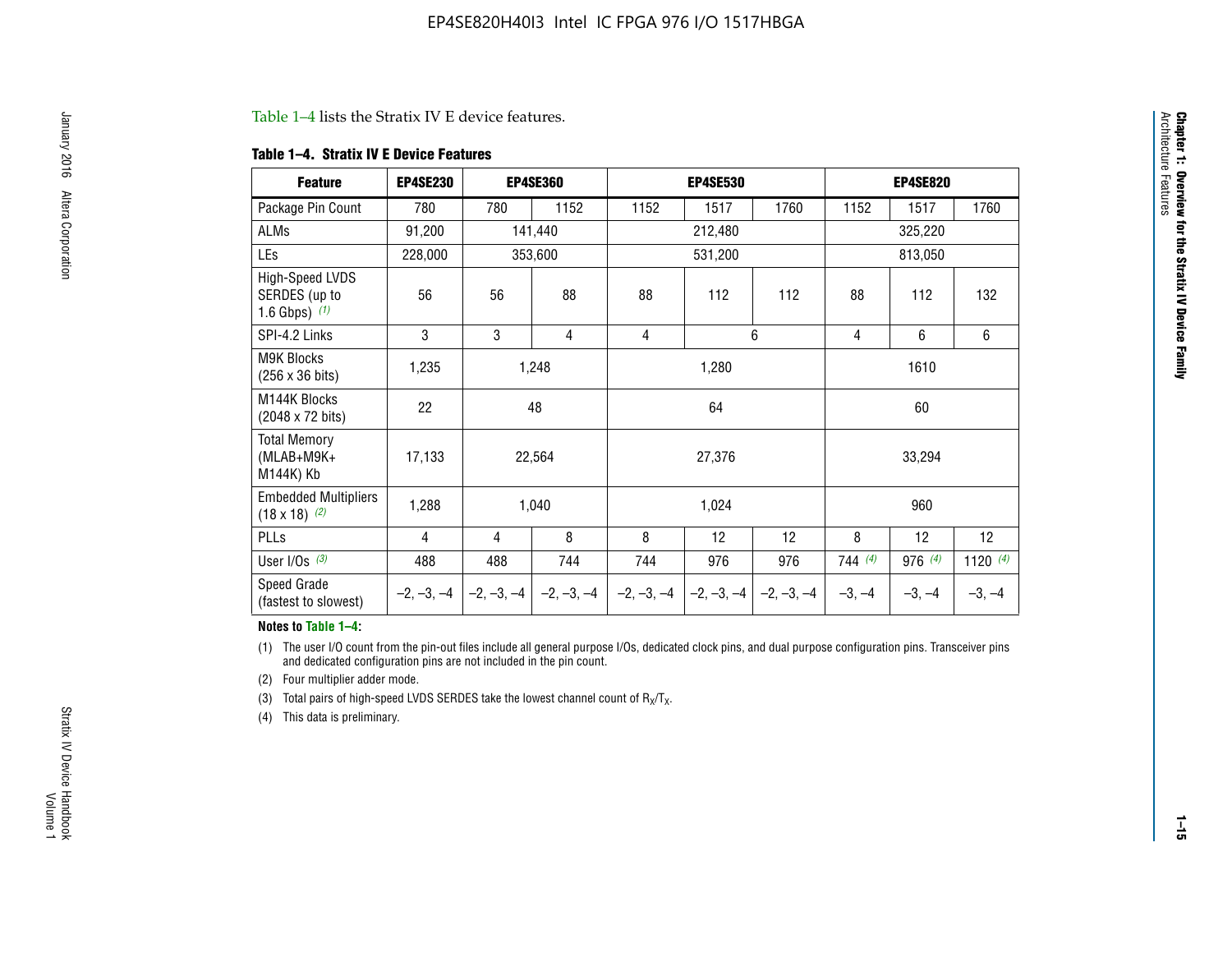Table 1–5 summarizes the Stratix IV E device package options.

| <b>Device</b> | <b>F780</b><br>$(29 \text{ mm} \times 29 \text{ mm})$ $(5)$ , $(6)$ | F1152<br>$(35 \text{ mm} \times 35 \text{ mm})$ $(5)$ , $(7)$ | F <sub>1517</sub><br>$(40 \text{ mm} \times 40 \text{ mm})$ (7) | <b>F1760</b><br>$(42.5$ mm x 42.5 mm) $(7)$ |
|---------------|---------------------------------------------------------------------|---------------------------------------------------------------|-----------------------------------------------------------------|---------------------------------------------|
| EP4SE230      | F <sub>29</sub>                                                     |                                                               |                                                                 |                                             |
| EP4SE360      | H29 $(3)$                                                           | F35                                                           |                                                                 |                                             |
| EP4SE530      |                                                                     | H35 $(4)$                                                     | H40 $(4)$                                                       | F43                                         |
| EP4SE820      |                                                                     | H35 $(4)$                                                     | H40 $(4)$                                                       | F43                                         |

**Table 1–5. Stratix IV E Device Package Options** *(1)***,** *(2)*

#### **Notes to Table 1–5:**

(1) Device packages in the same column and marked under the same arrow sign have vertical migration capability.

(2) Use the Pin Migration Viewer in the Pin Planner to verify the pin migration compatibility when migrating devices. For more information, refer to *[I/O Management](http://www.altera.com/literature/hb/qts/qts_qii52013.pdf)* in the *Quartus II Handbook, Volume 2*.

(3) The 780-pin EP4SE360 device is available only in the 33 mm x 33 mm Hybrid flip chip package.

(4) The 1152-pin and 1517-pin for EP4SE530 and EP4SE820 devices are available only in the 42.5 mm x 42.5 mm Hybrid flip chip package.

(5) When migrating between hybrid and flip chip packages, there is an additional keep-out area. For more information, refer to the *[Package](http://www.altera.com/literature/ds/dspkg.pdf)  [Information Datasheet for Altera Devices](http://www.altera.com/literature/ds/dspkg.pdf)*.

(6) Devices listed in this column do not have on-package decoupling capacitors.

(7) Devices listed in this column have on-package decoupling capacitors. For more information about on-package decoupling capacitor value for each device, refer to Table 1–6.

Table 1–6 lists the Stratix IV E on-package decoupling information.

| Table 1–6. Stratix IV E Device On-Package Decoupling Information (1) |  |  |  |  |  |
|----------------------------------------------------------------------|--|--|--|--|--|
|----------------------------------------------------------------------|--|--|--|--|--|

|          | <b>Ordering Information</b> | <b>V<sub>cc</sub></b>               | <b>V<sub>CCIO</sub></b> |
|----------|-----------------------------|-------------------------------------|-------------------------|
| EP4SE360 | F35                         | $4 \times 1$ uF + $4 \times 470$ nF | 10 nF per bank          |
|          | H <sub>35</sub>             |                                     |                         |
| EP4SE530 | H40                         | $4 \times 1$ uF + $4 \times 470$ nF | 10 nF per bank          |
|          | F43                         |                                     |                         |
|          | H <sub>35</sub>             |                                     |                         |
| EP4SE820 | H40                         | $4 \times 1$ uF + $4 \times 470$ nF | 10 nF per bank          |
|          | F43                         |                                     |                         |

**Note to Table 1–6:**

(1) Table 1–6 refers to production devices on-package decoupling. For more information about decoupling design of engineering sample (ES) devices, contact [Altera Technical Support](http://mysupport.altera.com/eservice/login.asp).

Table 1–7 lists the Stratix IV GT device features.

| <b>Feature</b>                       | <b>EP4S40G2</b> | <b>EP4S40G5</b> | <b>EP4S100G2</b> | <b>EP4S100G3</b> | <b>EP4S100G4</b> | <b>EP4S100G5</b> |      |
|--------------------------------------|-----------------|-----------------|------------------|------------------|------------------|------------------|------|
| Package Pin Count                    | 1517            | 1517            | 1517             | 1932             | 1932             | 1517             | 1932 |
| <b>ALMs</b>                          | 91,200          | 212,480         | 91,200           | 116,480          | 141,440          | 212.480          |      |
| LEs                                  | 228,000         | 531,200         | 228,000          | 291,200          | 353,600          | 531,200          |      |
| <b>Total Transceiver</b><br>Channels | 36              | 36              | 36               | 48               | 48               | 36               | 48   |

**Table 1–7. Stratix IV GT Device Features (Part 1 of 2)**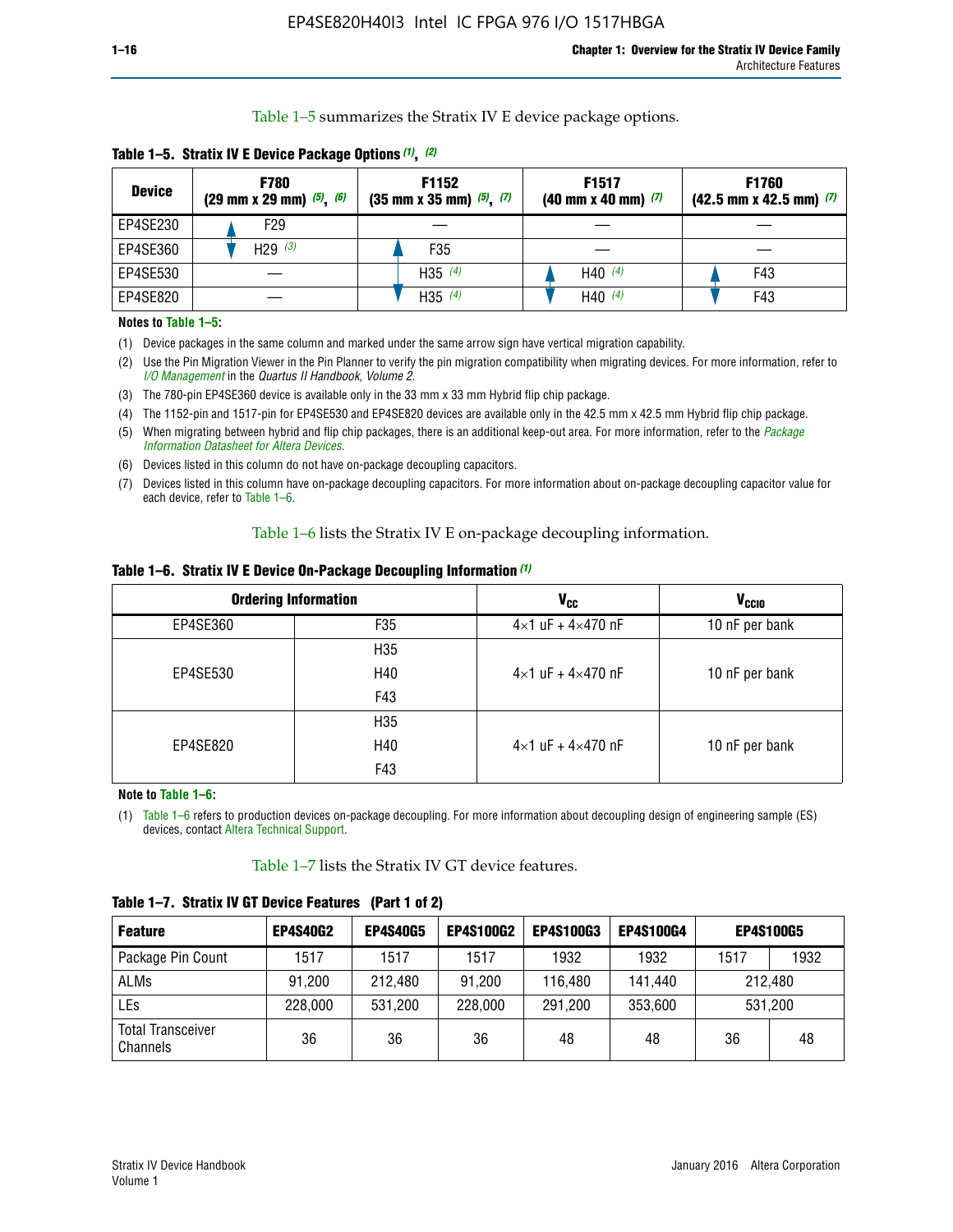#### **Table 1–7. Stratix IV GT Device Features (Part 2 of 2)**

| <b>Feature</b>                                                              | <b>EP4S40G2</b> | <b>EP4S40G5</b> | <b>EP4S100G2</b> | <b>EP4S100G3</b> | <b>EP4S100G4</b> | <b>EP4S100G5</b> |                |
|-----------------------------------------------------------------------------|-----------------|-----------------|------------------|------------------|------------------|------------------|----------------|
| 10G Transceiver<br>Channels<br>(600 Mbps - 11.3 Gbps<br>with PMA + PCS)     | 12              | 12              | 24               | 24               | 24               | 24               | 32             |
| 8G Transceiver<br>Channels<br>(600 Mbps - 8.5 Gbps<br>with PMA + PCS) $(1)$ | 12              | 12              | $\pmb{0}$        | 8                | 8                | 0                | 0              |
| PMA-only CMU<br>Channels<br>(600 Mbps- 6.5 Gbps)                            | 12              | 12              | 12               | 16               | 16               | 12               | 16             |
| PCIe hard IP Blocks                                                         | $\overline{2}$  | $\overline{2}$  | $\overline{2}$   | $\overline{4}$   | $\overline{4}$   | $\overline{2}$   | $\overline{4}$ |
| High-Speed LVDS<br><b>SERDES</b><br>(up to 1.6 Gbps) $(2)$                  | 46              | 46              | 46               | 47               | 47               | 46               | 47             |
| SP1-4.2 Links                                                               | $\overline{2}$  | $\overline{2}$  | $\overline{2}$   | $\overline{2}$   | $\overline{2}$   | $\overline{2}$   | $\overline{2}$ |
| <b>M9K Blocks</b><br>(256 x 36 bits)                                        | 1,235           | 1,280           | 1,235            | 936              | 1,248            |                  | 1,280          |
| M144K Blocks<br>(2048 x 72 bits)                                            | 22              | 64              | 22               | 36               | 48               |                  | 64             |
| Total Memory (MLAB +<br>M9K + M144K) Kb                                     | 17,133          | 27,376          | 17,133           | 17,248           | 22,564           |                  | 27,376         |
| <b>Embedded Multipliers</b><br>$18 \times 18^{(3)}$                         | 1,288           | 1,024           | 1,288            | 832              | 1,024            |                  | 1,024          |
| PLLs                                                                        | 8               | 8               | 8                | 12               | 12               | 8                | 12             |
| User I/Os $(4)$ , $(5)$                                                     | 654             | 654             | 654              | 781              | 781              | 654              | 781            |
| Speed Grade<br>(fastest to slowest)                                         | $-1, -2, -3$    | $-1, -2, -3$    | $-1, -2, -3$     | $-1, -2, -3$     | $-1, -2, -3$     | $-1, -2, -3$     | $-1, -2, -3$   |

**Notes to Table 1–7:**

(1) You can configure all 10G transceiver channels as 8G transceiver channels. For example, the EP4S40G2F40 device has twenty-four 8G transceiver channels and the EP4S100G5F45 device has thirty-two 8G transceiver channels.

(2) Total pairs of high-speed LVDS SERDES take the lowest channel count of  $R_X/T_X$ .

(3) Four multiplier adder mode.

(4) The user I/O count from the pin-out files include all general purpose I/Os, dedicated clock pins, and dual purpose configuration pins. Transceiver pins and dedicated configuration pins are not included in the pin count.

(5) This data is preliminary.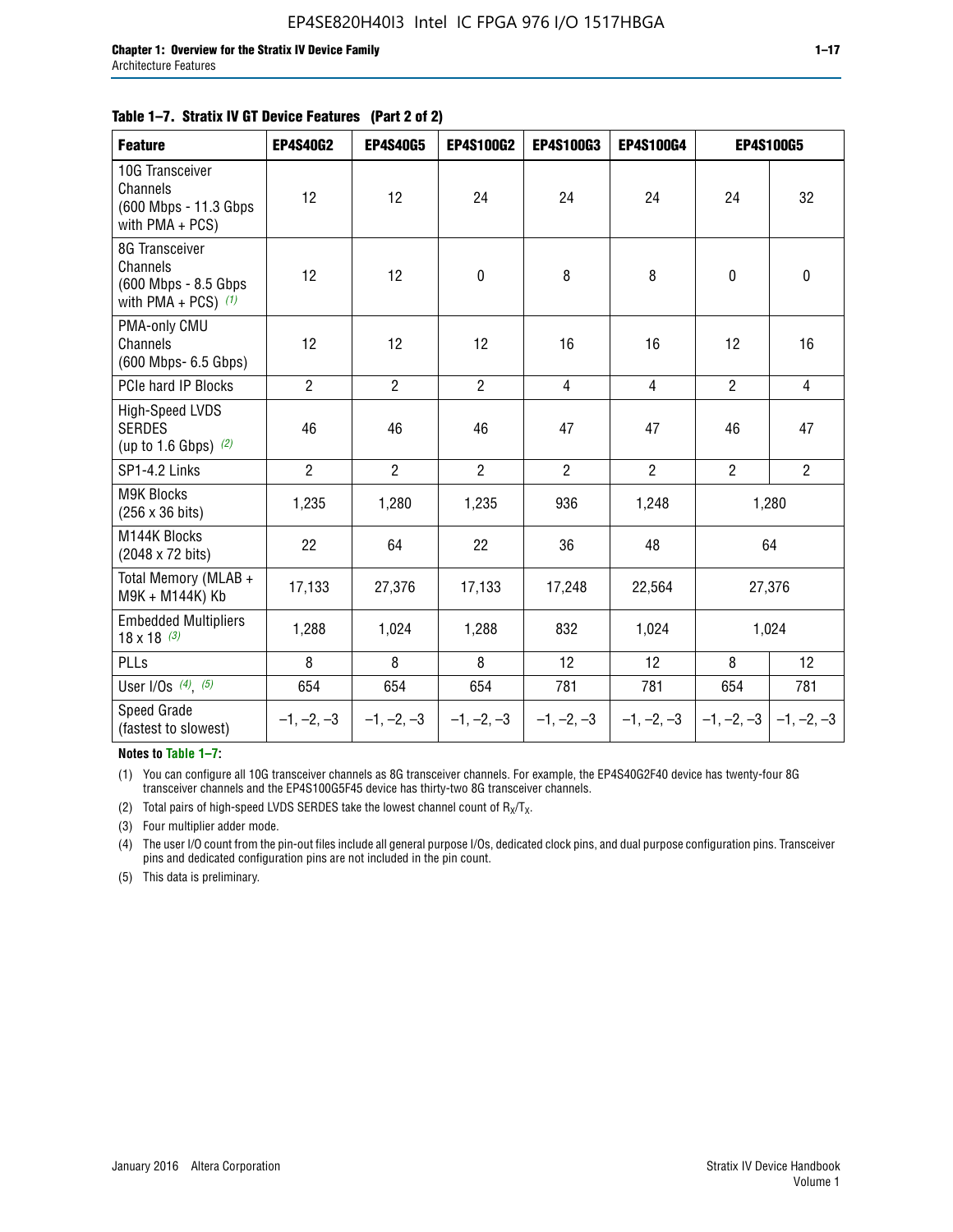Table 1–8 lists the resource counts for the Stratix IV GT devices.

| <b>Device</b>                      | <b>1517 Pin</b><br><b>1932 Pin</b><br>$(40 \text{ mm} \times 40 \text{ mm})$ $(3)$<br>(45 mm x 45 mm) |     |  |
|------------------------------------|-------------------------------------------------------------------------------------------------------|-----|--|
| <b>Stratix IV GT 40 G Devices</b>  |                                                                                                       |     |  |
| EP4S40G2                           | F40                                                                                                   |     |  |
| EP4S40G5                           | H40 $(4)$ , $(5)$                                                                                     |     |  |
| <b>Stratix IV GT 100 G Devices</b> |                                                                                                       |     |  |
| EP4S100G2                          | F40                                                                                                   |     |  |
| EP4S100G3                          |                                                                                                       | F45 |  |
| EP4S100G4                          |                                                                                                       | F45 |  |
| EP4S100G5                          | (5)<br>$(4)$ ,<br>H40                                                                                 | F45 |  |

#### **Notes to Table 1–8:**

(1) This table represents pin compatability; however, it does not include hard IP block placement compatability.

- (2) Devices under the same arrow sign have vertical migration capability.
- (3) When migrating between hybrid and flip chip packages, there is an additional keep-out area. For more information, refer to the *[Altera Device Package Information Data Sheet](http://www.altera.com/literature/ds/dspkg.pdf)*.
- (4) EP4S40G5 and EP4S100G5 devices with 1517 pin-count are only available in 42.5-mm x 42.5-mm Hybrid flip chip packages.
- (5) If you are using the hard IP block, migration is not possible.

Table 1–9 lists the Stratix IV GT on-package decoupling information.

**Table 1–9. Stratix IV GT Device On-Package Decoupling Information** *(1)*

| <b>Ordering</b><br><b>Information</b> | Vcc                                 | <b>V<sub>CCIO</sub></b> | V <sub>CCL GXB</sub>            | V <sub>CCA L/R</sub> | V <sub>CCT L/R</sub> | $V_{CCR\_L/R}$ |
|---------------------------------------|-------------------------------------|-------------------------|---------------------------------|----------------------|----------------------|----------------|
| EP4S40G2F40                           | $2 \times 1$ uF + $2 \times 470$ nF | 10 nF per bank $(2)$    | 100 nF per<br>transceiver block | $100$ nF             | $100$ nF             | $100$ nF       |
| EP4S100G2F40                          |                                     |                         |                                 |                      |                      |                |
| EP4S100G3F45                          |                                     | 10 nF per bank $(2)$    | 100 nF per<br>transceiver block | $100$ nF             | $100$ nF             | $100$ nF       |
| EP4S100G4F45                          |                                     |                         |                                 |                      |                      |                |
| EP4S40G5H40                           | $4\times1$ uF + $4\times470$ nF     |                         |                                 |                      |                      |                |
| EP4S100G5H40                          |                                     |                         |                                 |                      |                      |                |
| EP4S100G5F45                          |                                     |                         |                                 |                      |                      |                |

**Notes to Table 1–9:**

(1) Table 1–9 refers to production devices on-package decoupling. For more information about decoupling design of engineering sample (ES) devices, contact [Altera Technical Support](http://mysupport.altera.com/eservice/login.asp).

(2) For I/O banks  $3(*)$ ,  $4(*)$ ,  $7(*)$ , and  $8(*)$  only. There is no OPD for I/O bank  $1(*)$ ,  $2(*)$ ,  $5(*)$ , and  $6(*)$ .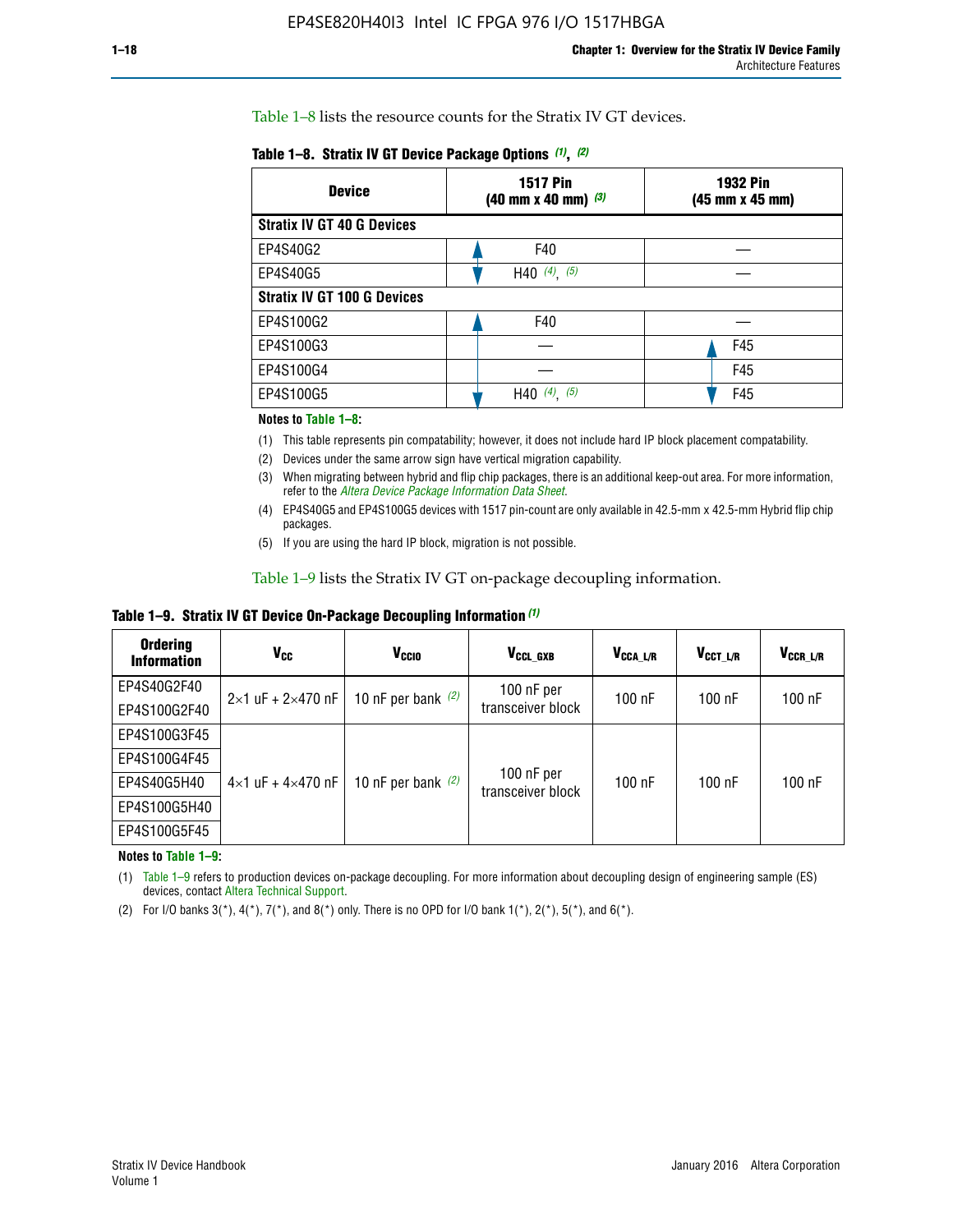# **Integrated Software Platform**

The Quartus II software provides an integrated environment for HDL and schematic design entry, compilation and logic synthesis, full simulation and advanced timing analysis, SignalTap II Logic Analyzer, and device configuration of Stratix IV designs. The Quartus II software provides the MegaWizard<sup> $M$ </sup> Plug-In Manager user interface to generate different functional blocks, such as memory, PLL, and digital signal processing logic. For transceivers, the Quartus II software provides the ALTGX MegaWizard Plug-In Manager interface that guides you through configuration of the transceiver based on your application requirements.

The Stratix IV GX and GT transceivers allow you to implement low-power and reliable high-speed serial interface applications with its fully reconfigurable hardware, optimal signal integrity, and integrated Quartus II software platform.

For more information about the QuarJanuary2016tus II software features, refer to the *[Quartus II Handbook](http://www.altera.com/literature/lit-qts.jsp)*.

# **Ordering Information**

This section describes the Stratix IV E, GT, and GX devices ordering information. Figure 1–4 shows the ordering codes for Stratix IV GX and E devices.



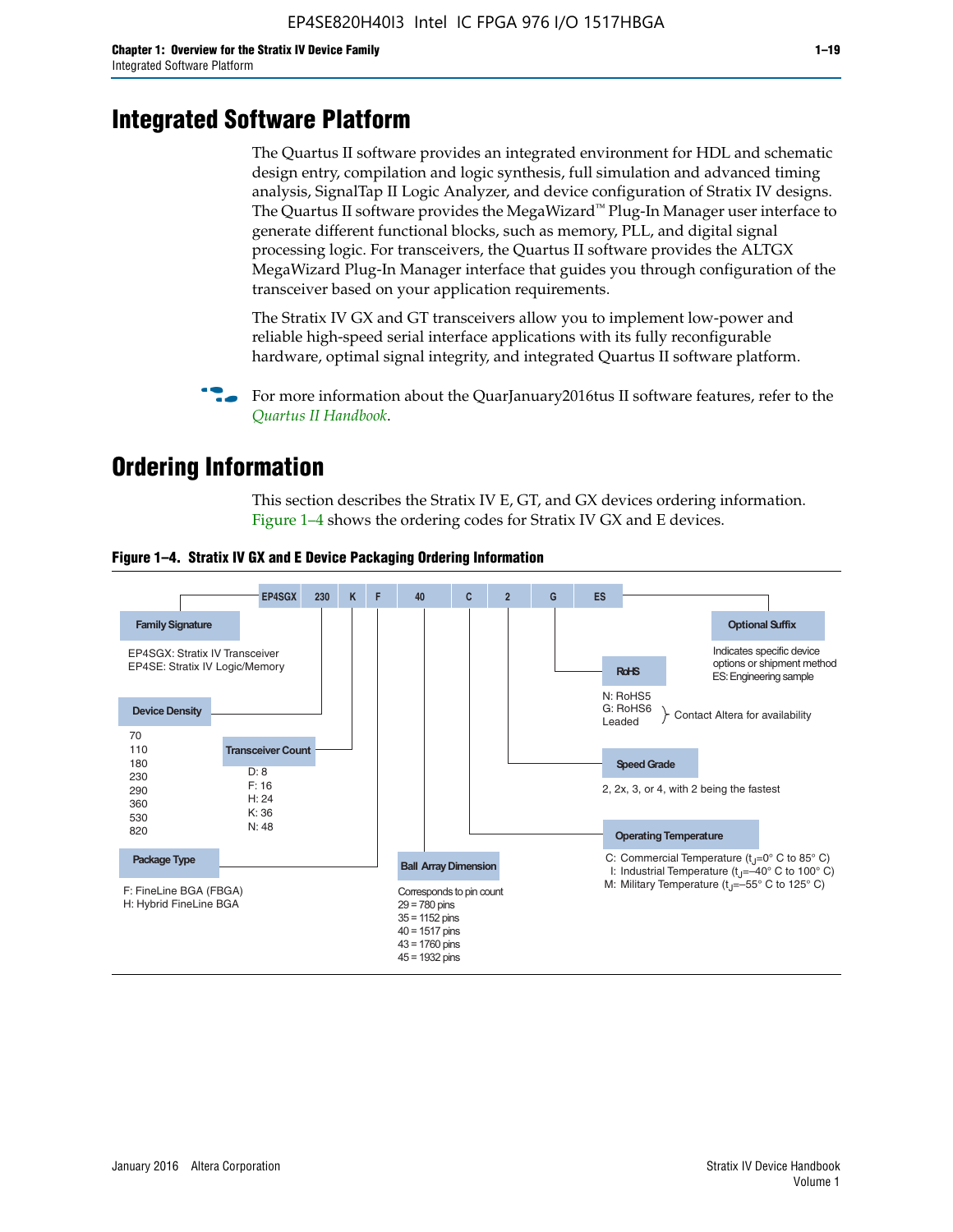Figure 1–5 shows the ordering codes for Stratix IV GT devices.





# **Document Revision History**

Table 1–10 lists the revision history for this chapter.

| Table 1–10. Document Revision History (Part 1 of 2) |  |  |  |  |  |
|-----------------------------------------------------|--|--|--|--|--|
|-----------------------------------------------------|--|--|--|--|--|

| <b>Date</b>       | Version | <b>Changes</b>                                         |
|-------------------|---------|--------------------------------------------------------|
| January 2016      | $3.5\,$ | <b>Updated Figure 1–4 with new RoHS information</b>    |
| September 2012    | 3.4     | ■ Updated Table 1–1 to close FB $#30986$ .             |
|                   |         | Updated Table 1–2 and Table 1–5 to close FB $#31127$ . |
| June 2011         | 3.3     | Added military temperature to Figure 1–4.              |
| February 2011     | 3.2     | ■ Updated Table 1–7 and Table 1–8.                     |
|                   |         | $\blacksquare$ Applied new template.                   |
|                   |         | Minor text edits.                                      |
|                   |         | <b>Updated Table 1–1, Table 1–2, and Table 1–7.</b>    |
| <b>March 2010</b> | 3.1     | ■ Updated Figure $1-3$ .                               |
|                   |         | ■ Updated the "Stratix IV GT Devices" section.         |
|                   |         | Added two new references to the Introduction section.  |
|                   |         | Minor text edits.                                      |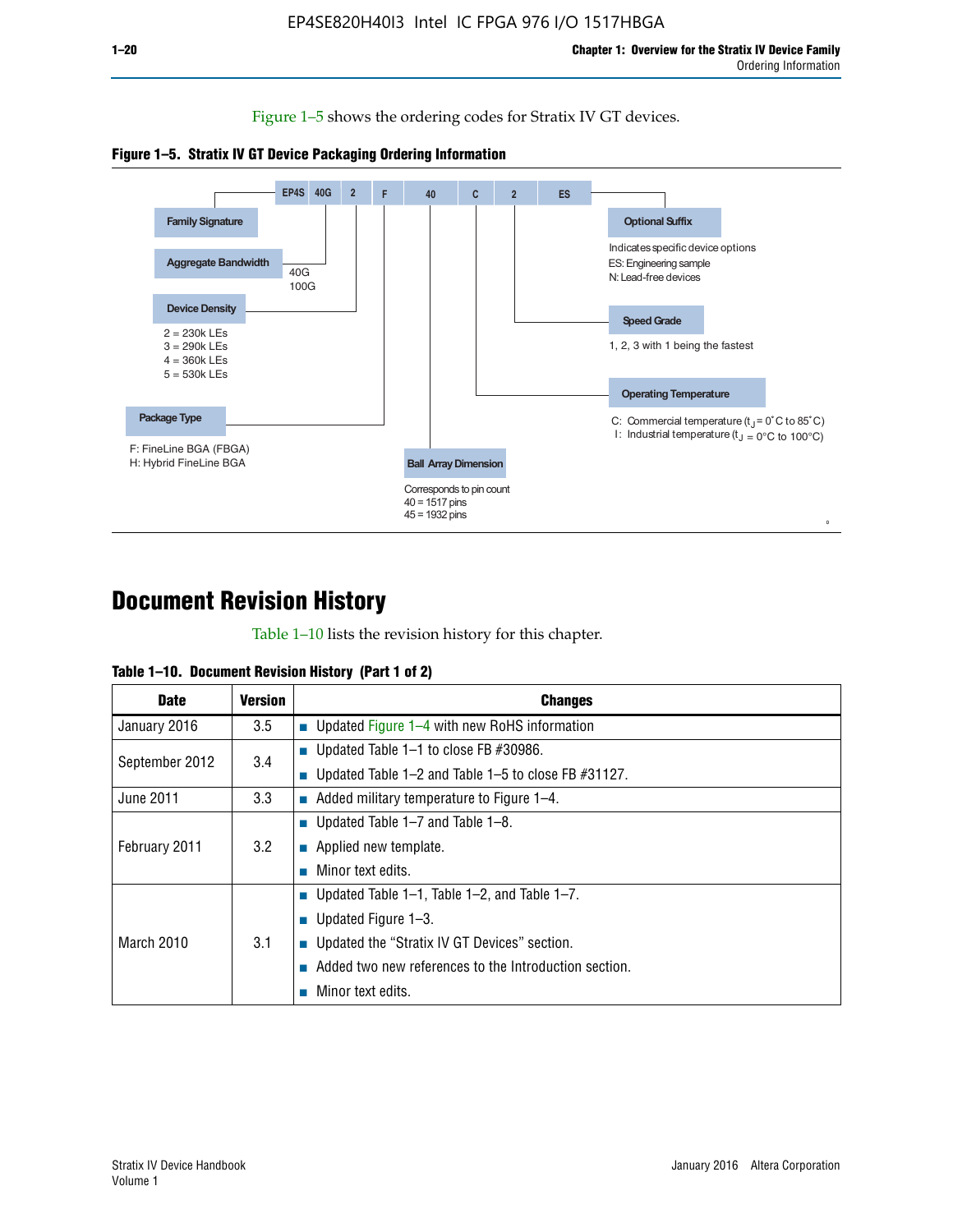## **Table 1–10. Document Revision History (Part 2 of 2)**

| <b>Date</b>      | <b>Version</b> | <b>Changes</b>                                                                                                                                                                                                                                                                    |  |  |
|------------------|----------------|-----------------------------------------------------------------------------------------------------------------------------------------------------------------------------------------------------------------------------------------------------------------------------------|--|--|
|                  |                | ■ Updated the "Stratix IV Device Family Overview", "Feature Summary", "Stratix IV GT<br>Devices", "High-Speed Transceiver Features", "FPGA Fabric and I/O Features", "Highest<br>Aggregate Data Bandwidth", "System Integration", and "Integrated Software Platform"<br>sections. |  |  |
| November 2009    | 3.0            | $\blacksquare$ Added Table 1-3, Table 1-6, and Table 1-9.                                                                                                                                                                                                                         |  |  |
|                  |                | $\blacksquare$ Updated Table 1-1, Table 1-2, Table 1-4, Table 1-5, Table 1-7, and Table 1-8.                                                                                                                                                                                      |  |  |
|                  |                | ■ Updated Figure 1–3, Figure 1–4, and Figure 1–5.                                                                                                                                                                                                                                 |  |  |
|                  |                | $\blacksquare$ Minor text edits.                                                                                                                                                                                                                                                  |  |  |
| <b>June 2009</b> | 2.4            | $\blacksquare$ Updated Table 1-1.                                                                                                                                                                                                                                                 |  |  |
|                  |                | Minor text edits.                                                                                                                                                                                                                                                                 |  |  |
|                  |                | $\blacksquare$ Added Table 1–5, Table 1–6, and Figure 1–3.                                                                                                                                                                                                                        |  |  |
|                  |                | $\blacksquare$ Updated Figure 1-5.                                                                                                                                                                                                                                                |  |  |
| April 2009       | 2.3            | Updated Table $1-1$ , Table $1-2$ , Table $1-3$ , and Table $1-4$ .                                                                                                                                                                                                               |  |  |
|                  |                | ■ Updated "Introduction", "Feature Summary", "Stratix IV GX Devices", "Stratix IV GT<br>Devices", "Architecture Features", and "FPGA Fabric and I/O Features"                                                                                                                     |  |  |
|                  | 2.2            | ■ Updated "Feature Summary", "Stratix IV GX Devices", "Stratix IV E Device", "Stratix IV<br>GT Devices", "Signal Integrity"                                                                                                                                                       |  |  |
| March 2009       |                | Removed Tables 1-5 and 1-6                                                                                                                                                                                                                                                        |  |  |
|                  |                | Updated Figure 1-4                                                                                                                                                                                                                                                                |  |  |
|                  |                | ■ Updated "Introduction", "Feature Summary", "Stratix IV Device Diagnostic Features",<br>"Signal Integrity", "Clock Networks", "High-Speed Differential I/O with DPA and Soft-<br>CDR", "System Integration", and "Ordering Information" sections.                                |  |  |
|                  |                | Added "Stratix IV GT 100G Devices" and "Stratix IV GT 100G Transceiver Bandwidth"<br>sections.                                                                                                                                                                                    |  |  |
| March 2009       | 2.1            | <b>Updated Table 1–1, Table 1–2, Table 1–3, and Table 1–4.</b>                                                                                                                                                                                                                    |  |  |
|                  |                | $\blacksquare$ Added Table 1-5 and Table 1-6.                                                                                                                                                                                                                                     |  |  |
|                  |                | ■ Updated Figure $1-3$ and Figure $1-4$ .                                                                                                                                                                                                                                         |  |  |
|                  |                | $\blacksquare$ Added Figure 1-5.                                                                                                                                                                                                                                                  |  |  |
|                  |                | Removed "Referenced Documents" section.                                                                                                                                                                                                                                           |  |  |
|                  | 2.0            | Updated "Feature Summary" on page 1-1.                                                                                                                                                                                                                                            |  |  |
|                  |                | ■ Updated "Stratix IV Device Diagnostic Features" on page 1-7.                                                                                                                                                                                                                    |  |  |
| November 2008    |                | Updated "FPGA Fabric and I/O Features" on page 1-8.                                                                                                                                                                                                                               |  |  |
|                  |                | $\blacksquare$ Updated Table 1-1.                                                                                                                                                                                                                                                 |  |  |
|                  |                | Updated Table 1-2.                                                                                                                                                                                                                                                                |  |  |
|                  |                | Updated "Table 1-5 shows the total number of transceivers available in the Stratix IV GT<br>Device." on page 1-15.                                                                                                                                                                |  |  |
| <b>July 2008</b> | 1.1            | Revised "Introduction".                                                                                                                                                                                                                                                           |  |  |
| May 2008         | 1.0            | Initial release.                                                                                                                                                                                                                                                                  |  |  |